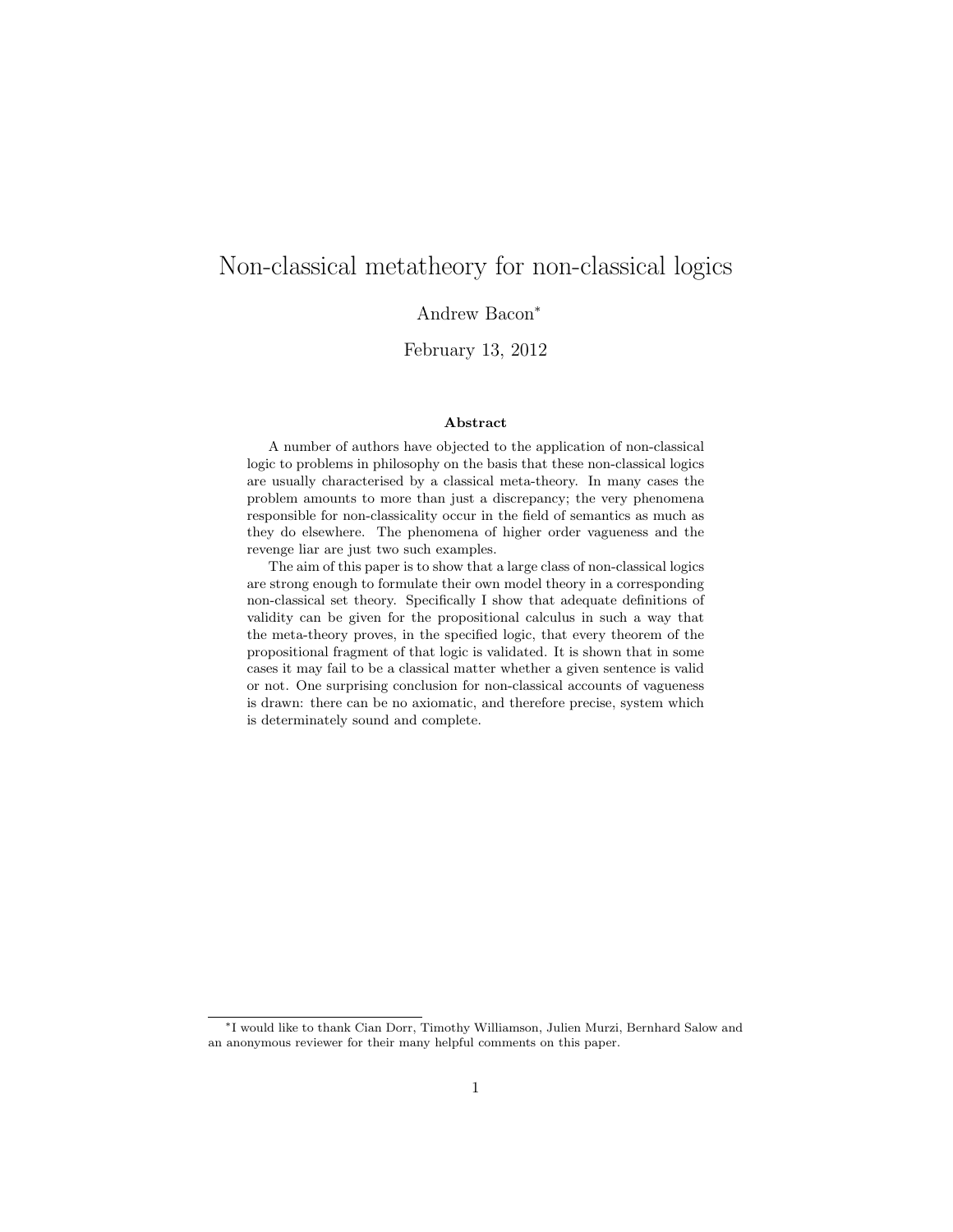Non-classical logics have been applied to a number of problems in philosophy. Notable applicatons include the Sorites and the Liar paradoxes, although the list extends far beyond these. It is usual in such applications to specify the logic in question by the means of a classical metatheory: a classical description of a class of models, typically involving multiple truth values, which characterises the logic we are interested in.

A number of authors have found this discrepancy between the logic espoused and the logic used to reason about the logic espoused to be an embarrassment. For example, in his influential criticism of non-classical approaches to the Sorites paradox, Timothy Williamson writes:

There is a problem. The many-valued semantics invalidates classical logic. Thus if the metalanguage is to be given a many-valued semantics, classical reasoning is not unrestrictedly valid in the metalanguage. [24], p128

Hartry Field, in a similar context, writes:

If we are to take seriously the idea that vagueness or indeterminacy is a quite widespread phenomenon, then we should consider the possibility that the language in which we discuss the semantics of vague and indeterminate language will itself be vague or indeterminate; and then if classical logic can't be used with vague or indeterminate language, we won't even be able to use classical logic in metatheoretic reasoning about the logic of vague or indeterminate language. [3], p10

The phenomenon of higher order vagueness, however, is just a case in point; it has been noted, concerning non-classical approaches to the semantic paradoxes, that a classical semantic theory provides the resources to form a revenge liar sentence (see, for example, Field  $[4]$  and Leitgeb  $[11]$ .) Similarly, Gödel and Kreisel have shown certain metatheoretic results about intuitionistic logic can only be proved using non-constructive reasoning (see Kreisel [9].) The general moral seems to be that the very phenomena responsible for non-classicality occur just as frequently in the field of semantics as elsewhere.

In [4] Field proposes that we separate the project of giving a model theory for a logical language from the project of giving it a semantics. A model theory is supposed to characterise what follows logically from what. Semantics, on the other hand, is the study of the intended meanings of the language's words, and is only concerned with the language's intended model. The primary objections to classical metalogic discussed in the last paragraph stem from non-classicality arising in the semantic theory, and not in the model theory. Field argues that we can characterise the extension of his preferred non-classical consequence relation in a classical model theory, provided that one keeps in mind that this model theory does not contain the intended model.<sup>1</sup>

<sup>&</sup>lt;sup>1</sup>There is a puzzle for Field in explaining why and how his models end up validating the correct logic. Welch shows in [22] that the logic of Field's model theory is highly non-recursive.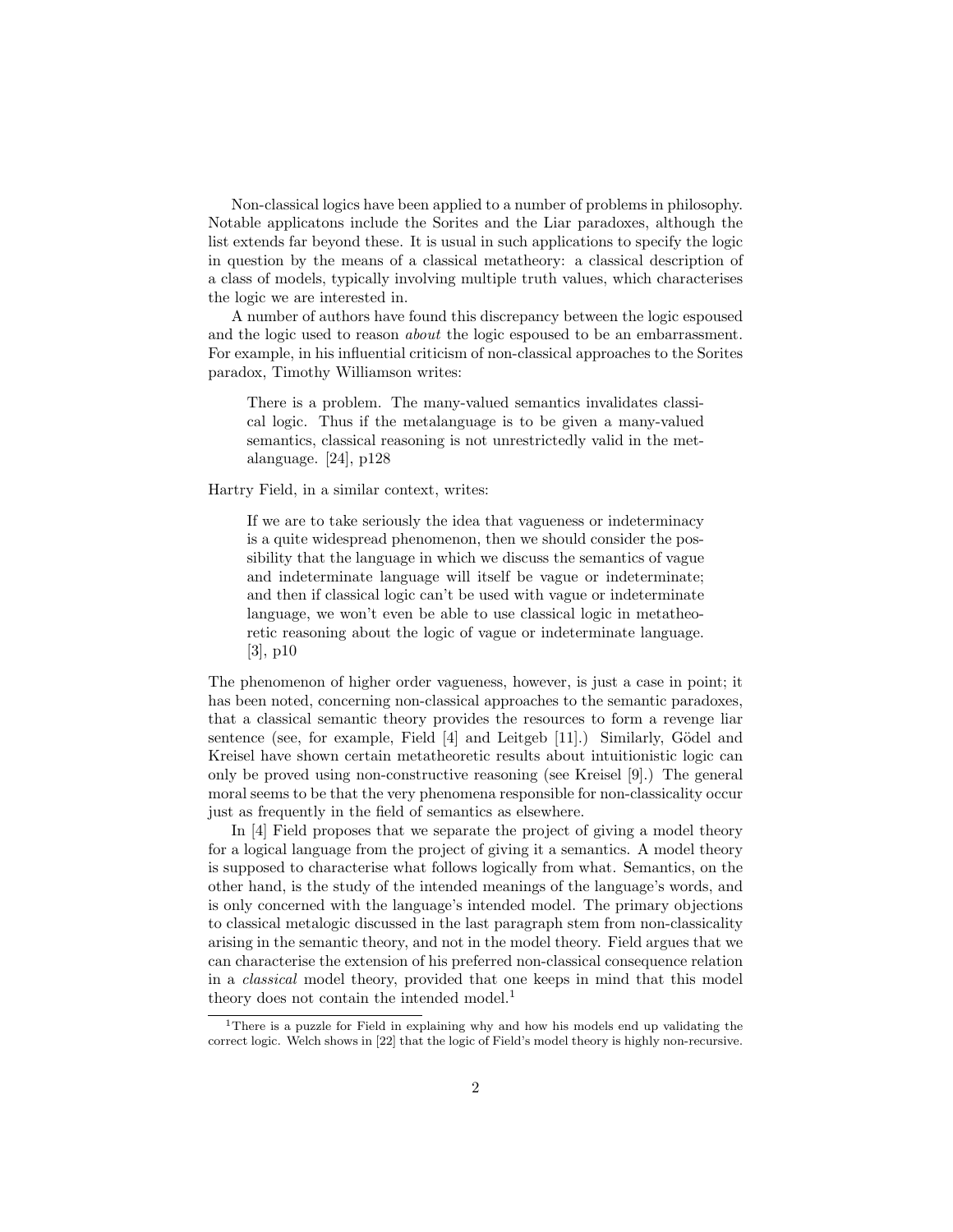As far as semantics is concerned, Field's non-classical object theory contains certain semantic notions such as a truth predicate or a satisfaction relation. However one might object that this is far from enough to do any serious semantics. For instance, one does not have the resources to theorise about the intended interpretation at the subsentential level: to reason about the semantic values of predicates, predicate modifiers, quantifiers, and so on, one must appeal to resources that go beyond satisfaction and truth.

Field's approach notwithstanding it seems that it ought to be possible to formulate the metatheory of a non-classical logic non-classically. This project has been gestured at by Tye [21] and, more recently, by Leitgeb [11] in the context of Field's theory of truth. However, except in the case of intuitionistic logic, which is too strong to deal with the applications of interest such as the liar and the Sorites paradox, little has been done to make plausible the idea that a non-classical logic can formulate substantial metatheoretic results about itself. The purpose of this paper is to make this claim seem plausible for a very simple language - the propositional calculus - for a large class of weak non-classical logics. The class includes fuzzy logics such Lukasiewicz, Gödel and product logic [7], BCK [6], intuitionistic logics, quantum logic [8], among others. The list does not include logics which do not allow you to infer  $\phi \to \psi$  from  $\psi$  or logics without a reasonable conditional.<sup>2</sup> The logics under consideration also contain rules that one would normally take for granted in a classical setting, such as the 'rule of proof': either you can infer  $\phi$  from  $\Gamma$  or you can't.

While the current paper is restricted to propositional languages, it is natural to think that some variation on these ideas may survive in the extension to the predicate calculus. Perhaps this is true for at least some applications of interest, however it is worth mentioning in this regard the results of McCarty [12] to the effect that intuitionistic predicate logic is provably incomplete, within intuitionistic metamathematics, with respect to models of broadly the same kind considered here.<sup>3</sup>

In §1 I sketch in outline the approach. Classical bivalent model theory, in the style of Tarski, can be carried out in a non-classical metatheory with a suitable amount of set theory. It is explained how it is possible, even in a bivalent model theory, to invalidate classical laws provided that matters of set membership

Given Field's instrumentalism about this model theory and the impossibility of surveying everything it validates, we are left with no other way to evaluate its claim to correctness. Perhaps a better interpretation of Field's construction would be as a consistency proof of some suitably chosen recursive subsystem. Another possible interpretation that would not require choosing a particular subsystem would be to treat the truth values in Field's models as credential states in a non-standard representation of rational degrees of belief. Insofar as logic is just whatever plays a certain normative role with respect to our beliefs, this interpretation allows us to formulate an argument that his logic is correct. I leave the interpretive issues to one side for now; the solution presented here is available to Field's theory as much as it is elsewhere.

<sup>&</sup>lt;sup>2</sup>I take it that the law  $\phi \to \phi$  and modus ponens must hold for any reasonable conditional.

<sup>3</sup>Although it should noted that these results are distinctly intuitionistic and rely on mathematical principles that contradict classical mathematics – McCarty relies on this fact, by showing that classical arithmetic is semantically inconsistent in the sense that it has no Tarskian models.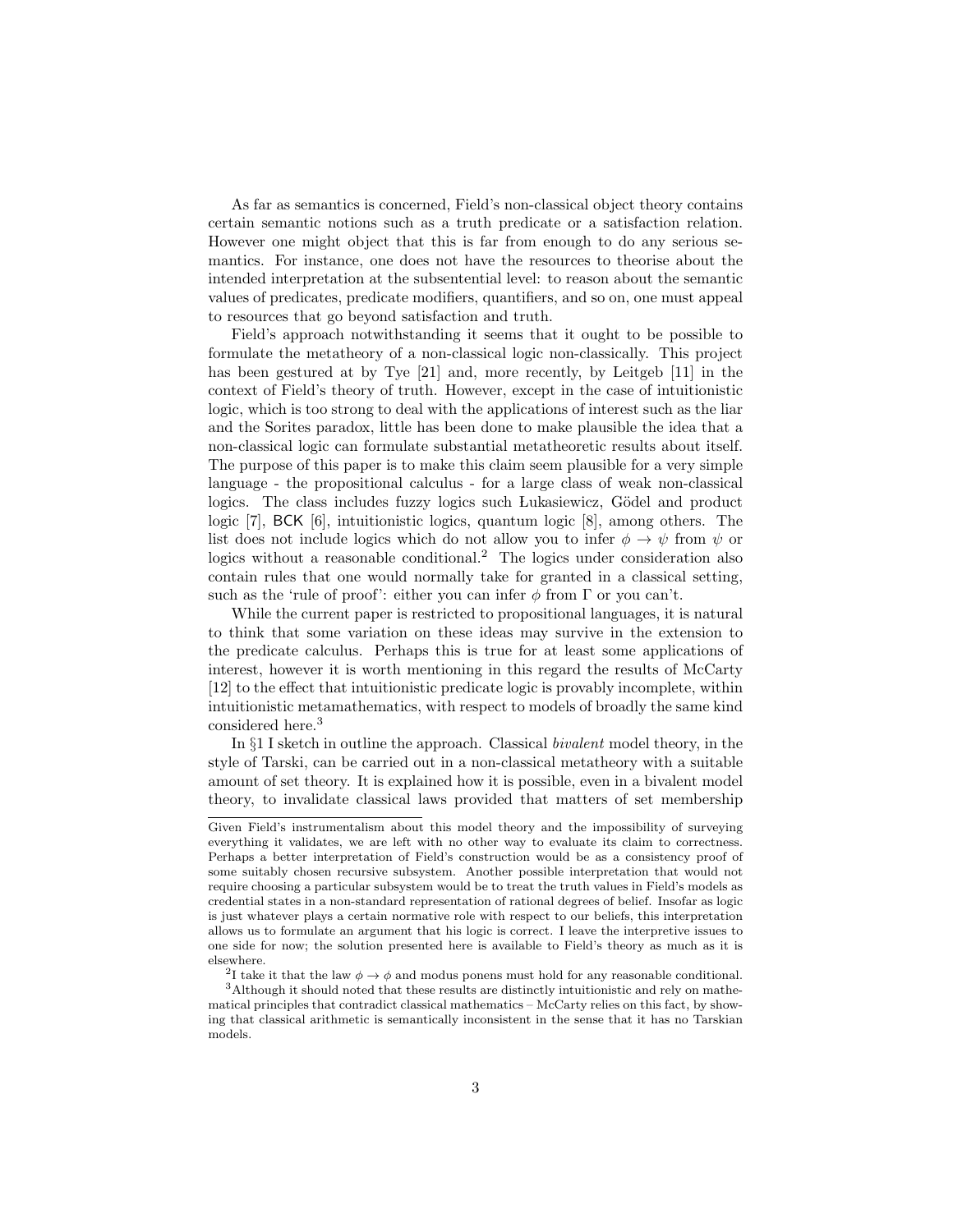needn't abide by classical logic.

In §2 a bivalent model theory for the propositional calculus is presented in which logical truth can be defined. It is shown that for a large class of logics, L, if the logic of the metatheory is L, then every L theorem will be classified a logical truth according to the metatheoretic definition.

In the final sections some puzzling features concerning non-classicality in statements about validity are addressed. As noted, classical logic holds for all provability statements in the logics we consider. However it is shown that validity statements need not be classical. I draw and defend one surprising conclusion for the application of non-classical logic to vagueness: no axiomatic, and therefore precise, system can be determinately sound and complete.

# 1 Taking model theory seriously

Say that a class of models is 'faithful' just in case (i) each model represents a possible way of interpreting the language in question, and (ii) every possible way of interpreting the language is represented by some model. In order to understand this, one needs to have some antecedent understanding of what it means to interpret a language. While detractors may deny that there is any clear notion in the ballpark, there is at least one clear cut difference between a faithful model theory and a Field-style instrumentalist conception of model theory: a faithful model theory must represent the intended intperpretation (by requirement (ii).) The strategy for this paper is to demonstrate that many non-classical logics can be given a faithful model theory by construing relatively standard definitions of truth-in-a-model and validity inside a non-classical set theory.

The project of giving a logic a faithful model theory dates back to Tarski's influential account of logical consequence [20] and has the benefit of allowing straightforward explanations of the normative role, necessity and formality of logic that Field-style instrumentalism about model theory lacks.

It is not at all clear, however, whether the modern set theoretic model theory for first order logic is faithful. While it is arguably 'semi-faithful' in the sense that it satisfies condition (i), it is often pointed out that it is not fully faithful because it fails to represent the intended interpretation and other possible interpretations of a first order language which are too large to form a set.

I think there are two points that ought to be made at this juncture. Firstly, the choice to formulate one's model theory in terms of sets is a rather superficial one. The metatheory of Tarski's original definition of logical consequence, for example, wasn't ZFC but a type theory in which the existence of an intended model follows immediately from an instance of universal instantiation (see [20] and [15].) More recently definitions of logical truth and consequence for first and second order logic have been given using a metalanguage containing plural or second order quantifiers ([17], [18].)

Secondly, while the classical set-theoretic model theory for first order logic is not faithful, we can in this instance prove that the restriction to set sized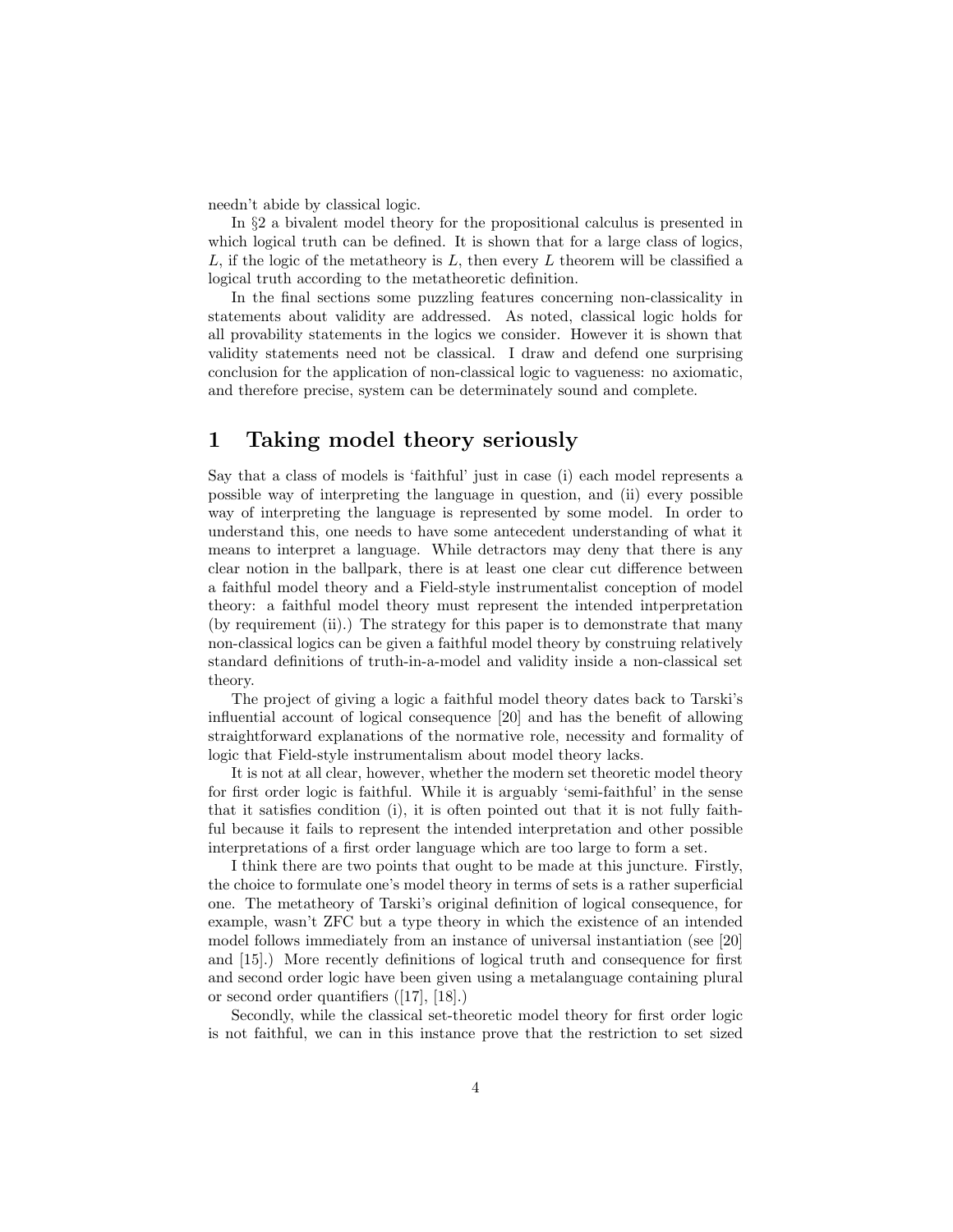models does not affect the extension of the logical consequence relation.<sup>4</sup> This argument, due to Kreisel [10], relies on an antecedent conception of validity – perhaps something closer to Tarski's initial conception – and appeals to property (i) of the set-theoretic models. In the non-classical case, however, the issue for the instrumental algebraic model theory is precisely that (i) fails: no classically described algebraic model represents a possible interpretation of the language. Those models are just mathematical objects which happen to be useful for showing when a theory is consistent, or that something doesn't follow from something else.

It's unclear whether it's possible to justify the use of a particular instrumentalist algebraic model theory unless one has some independent grasp of what is valid to compare it too. If we had an independent definition of validity it may be possible to run something analogous to the Kreiselian justification of the set theoretic model theory for the classical predicate calculus. However the logic validated by an algebraic model theory can be highly non-recursive; in these cases our only access to the logic is through the supposedly instrumental model theory. This is true of Field's algebraic model theory for example – our grasp of validity in this case is dependent on his model construction. Another approach would be to specify a logic independently by an axiomatisation. We could justify the soundness of an instrumental model theory by proving its completeness for the axiomatic logic, and then we could argue that the axiomatic logic was intuitively sound. But the axiomatic way of specifying a logic leaves no guarantee that the logic contains all the principles it intuitively ought to have. Of course, it is debatable whether, say, an axiomatic paracomplete logic is complete in the absolute sense, because it is debatable whether the law of excluded middle is a valid sentence. The kind of incompleteness I am worried about does not turn on debatable principles: sometimes it is a non-trivial matter whether something which is uncontroversially valid is provable in a given system. For example the early axiomatisations of free and quantified modal logic did not prove the principle  $\forall x \forall y \phi \rightarrow \forall y \forall x \phi$  [5]. Even though there was no consensus at that time about which exact modal logic was the right one, substantial questions could still be raised about the completeness of an axiomatic system.

#### 1.1 Vague sets

Tarski provided for classical logic an explicit definition of validity in a faithful model theory.<sup>5</sup> Classical logic therefore meets the challenge raised in the previous section; one can formulate an intuitively correct definition of validity to

<sup>&</sup>lt;sup>4</sup>Suppose that  $\Gamma \vdash \phi$  where  $\vdash$  represents provability in standard axiomatisation of first order logic. Since the axioms and rules of inference are evidently logically true and logically truth preserving respectively it follows that  $\phi$  is a logical consequence of Γ. That is to say any possible interpretation of  $\mathcal L$  making  $\Gamma$  true makes  $\phi$  true. Since any set sized model is a possible interpretation of L it follows that  $\Gamma \models \phi$ . Thus logical consequence is sandwiched between  $\vdash$  and  $\models$ ; i.e. it contains  $\vdash$  and is contained in  $\models$ . However, since  $\vdash = \models$  by Gödel's completeness theorem, it follows that logical consequence is just the same as  $\models$ .

<sup>5</sup> I am here referring to Tarski's original definition of consequence, [20], and not the later set theoretic version.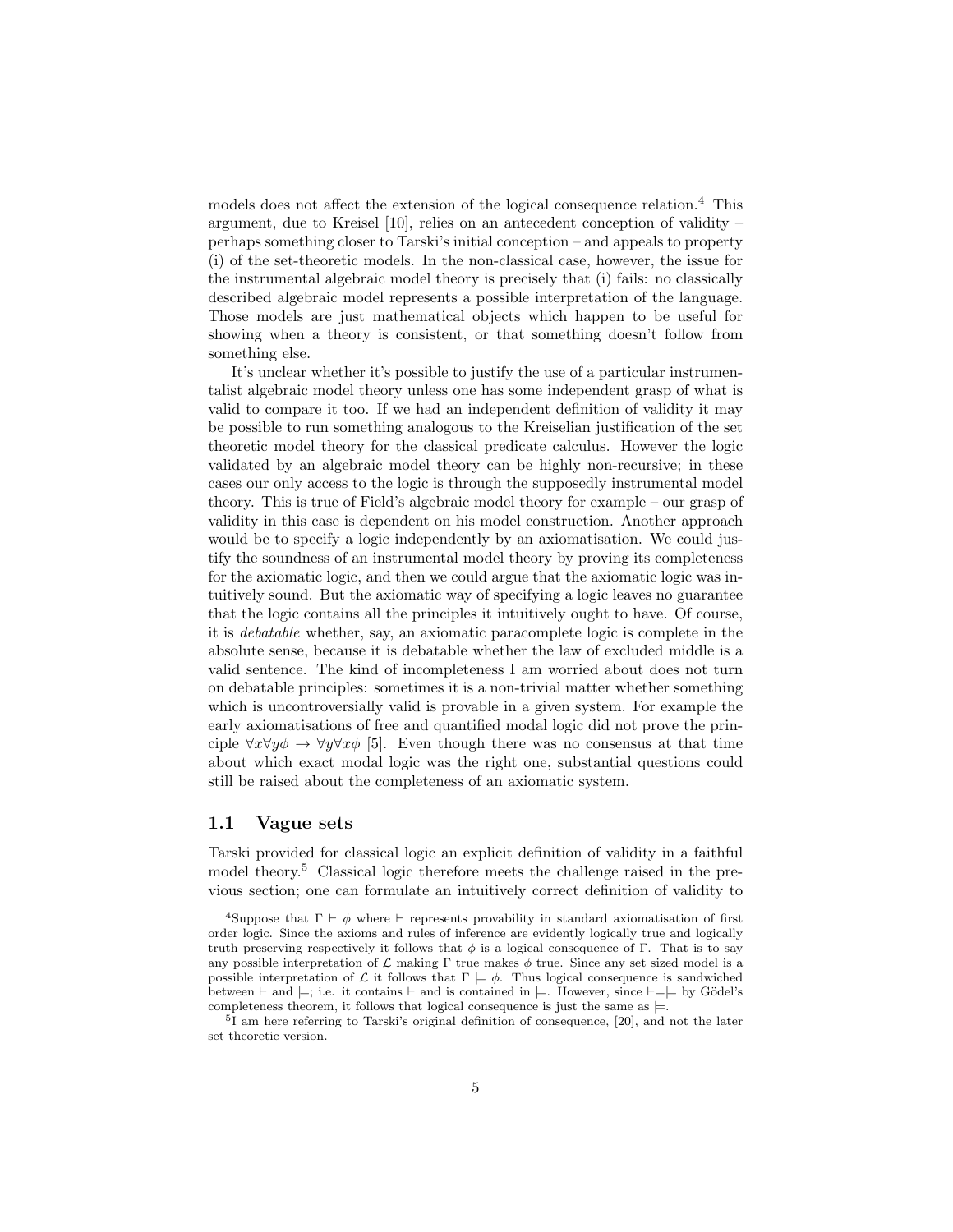which classical logic is provably sound and complete by its own lights. In order to meet the challenge in a non-classical setting, I propose that we investigate the prospects of a faithful model theory for the non-classical logic. One requirement a faithful model theory must meet is to be able to describe the intended model. However, since we are taking the considerations of higher order vagueness, revenge, and so on, to show that one cannot describe the intended model classically, a classical metatheory would be ill equipped to formulate a faithful model theory. Let us now elaborate on this point.

As a metalanguage in which to formulate a faithful model theory, classical set theory has two limitations. We have noted already that it is limited to interpretations in which the domain and the interpretation of the predicates are set sized. However, once one has admitted the existence of predicates that invalidate the principles of classical logic, classical set theory may fail to provide interpretations for these predicates as well.

A paracomplete logician working in a standard axiomatisation of set theory must assume a restricted form of the law of excluded middle,  $x \in y \vee \neg x \in y$ , as a non-logical axiom, in order to recover the full strength of classical set theory. In so restricting our theory of sets we restrict the possible ways of interpreting a predicate to crisp, classical sets. We therefore will miss out on the intended interpretation, not just because the intended interpretation of some predicates are too large to form a set, but because the intended interpretation of 'bald', i.e. the set of bald things, is not a classical set. Such a set is not in the range of the quantifiers of a classical set theory, since we have stipulated that every set in its remit are such that statements about its members obey the law of excluded middle. If we relax the axiom  $x \in y \lor \neg x \in y$ , and permit vague and indeterminately specified sets, however, it is no longer clear that every classical theorem will be true on every interpretation constructed from such indeterminate sets.

To make this more concrete, let us suppose we are working in ZFCU (ZFC with urelemente) with an *open ended* formulation of the axiom of separation:

$$
\forall x \exists y \forall z (z \in y \leftrightarrow (\phi \land z \in x)) \tag{1}
$$

Here x and y are not free in  $\phi$ . To say that this schema is understood 'open endedly' is to say that we should continue to accept its instances no matter how we extend the vocabulary of our language (see [14].) Unlike the standard formulation of separation, we should accept (1) even when  $\phi$  is not stated in the language of set theory. For second order logic one can make a similar point about the comprehension schema: in both cases the intention is to force there to be as many collections of objects as the logic permits. For otherwise one could augment the language with a logically coherent predicate that is not determinately coextensive with any set or collection.

Having relaxed this restriction on separation it is natural to ask if we can infer the existence of more sets than we otherwise could have. The answer to this question will depend on the background logic. For a thorough going classical logician the answer is 'no'. For example, the instance of (1) obtained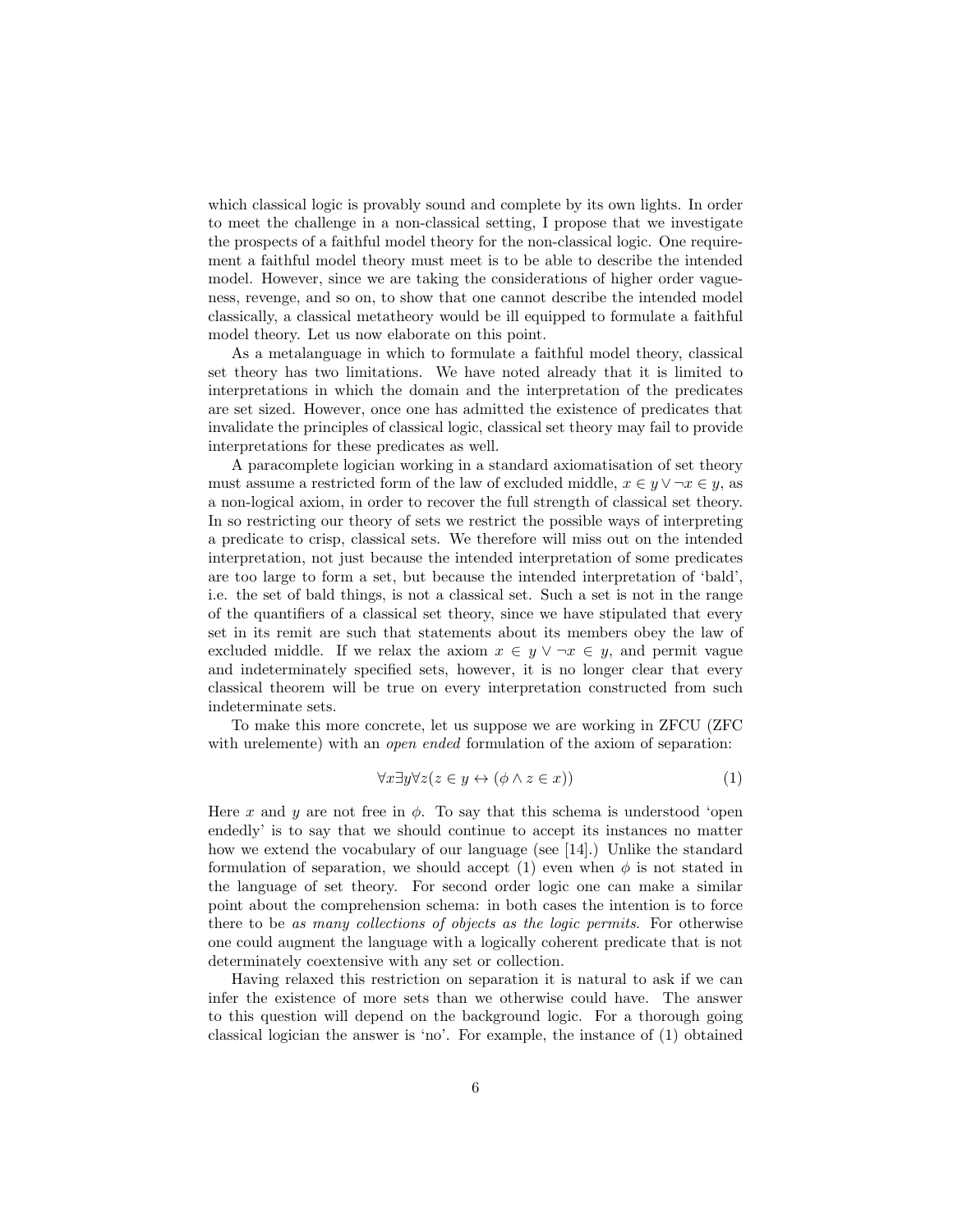by substituting  $\phi$  for the predicate 'x is small' (as applied to natural numbers) will allow us to directly infer the existence of the set of small natural numbers. However, under the assumption that 100000 isn't small, and the assumption that if x is small and  $y \leq x$  then y is small, the classical logician can already infer this fact without the extended separation scheme. She can already prove, by classical logic, that for some  $N$ , every number less then  $N$  is small and every number greater than or equal isn't. On the other hand, from the restricted separation theorem we can prove  $\forall n \exists x \forall y (y \in x \leftrightarrow y \leq n)$ , since  $\lt$  is definable from  $\in$ . So in particular you can prove  $\exists x \forall y (y \in x \leftrightarrow y \in N)$ , and therefore  $\exists x \forall y (y \in x \leftrightarrow y \text{ is small}).$ 

For someone who denies that vague predicates obey the laws of classical logic this reasoning cannot always be carried out.<sup>6</sup> Therefore in some cases the open ended separation schema is a genuine strengthening of the version restricted to set theoretic vocabulary.

Let's now look at a toy example. These ideas will be developed more thoroughly in the next section. The idea is to give a completely standard semantics for our language with the proviso that we relax the assumption that the sets we are working with are all classical sets. With this in place we can see how, even on standard classical semantics, classical laws can fail.

Let's take the propositional calculus, with a countable set of propositional letters  $\{P_n \mid n \in \mathbb{N}\}\$ . A model is, as usual, a function  $v : \mathbb{N} \to 2$  - or, a set of ordered pairs.  $v$  may or may not be a vague set. I shall assume, deferring a rigorous account until later, that we can understand what it means for  $v$  to satisfy a formula even when v is a vague set. We shall talk about a sentence,  $\phi$ , of the propositional calculus, being valid - which is to be short for the assertion that every model, v, satisfies  $\phi$ .

Suppose that, in a given context, it is vague whether  $k$  is small. By open ended separation on  $N \times 2$  we get a function v:

$$
v(P_i) := \begin{cases} 1 & \text{if } i \text{ is small} \\ 0 & \text{otherwise} \end{cases}
$$

 $v$  here is 'bivalent' in the sense that the codomain of  $v$  consists of two truth values:  $\{0, 1\}$ .<sup>7</sup>

We can now see how on certain paracomplete accounts of vagueness this model theory fails to validate excluded middle, despite being bivalent. If excluded middle were valid, then the instance  $(P_k \vee \neg P_k)$  would be satisfied by every model. In particular  $(P_k \vee \neg P_k)$  would be satisfied by v, which happens

 $6$  For example any classical model of set theory is also a degenerate example of a Lukasiewicz model, in which every sentence of set theory receives value 1 or 0. It is easy to expand this to model the language with 'small' in a way that  $\exists x \forall y (y \in x \leftrightarrow y$  is small) has an intermediate value by letting 'x is small' receive intermediate values. On the other hand, the reasoning used to prove this formula in the classical case is also intuitionistically acceptable. We must decide on a case by case basis whether a given set will exist in a logic with the restricted separation scheme.

<sup>&</sup>lt;sup>7</sup>To say that D is the codomain of a function f is to say that  $\forall x(\exists y f(y) = x \rightarrow x \in D)$ . In the logics considered the codomain of v being  $\{0,1\}$  does not entail that  $v(x) = 1 \vee v(x) = 0$ for any  $x$ .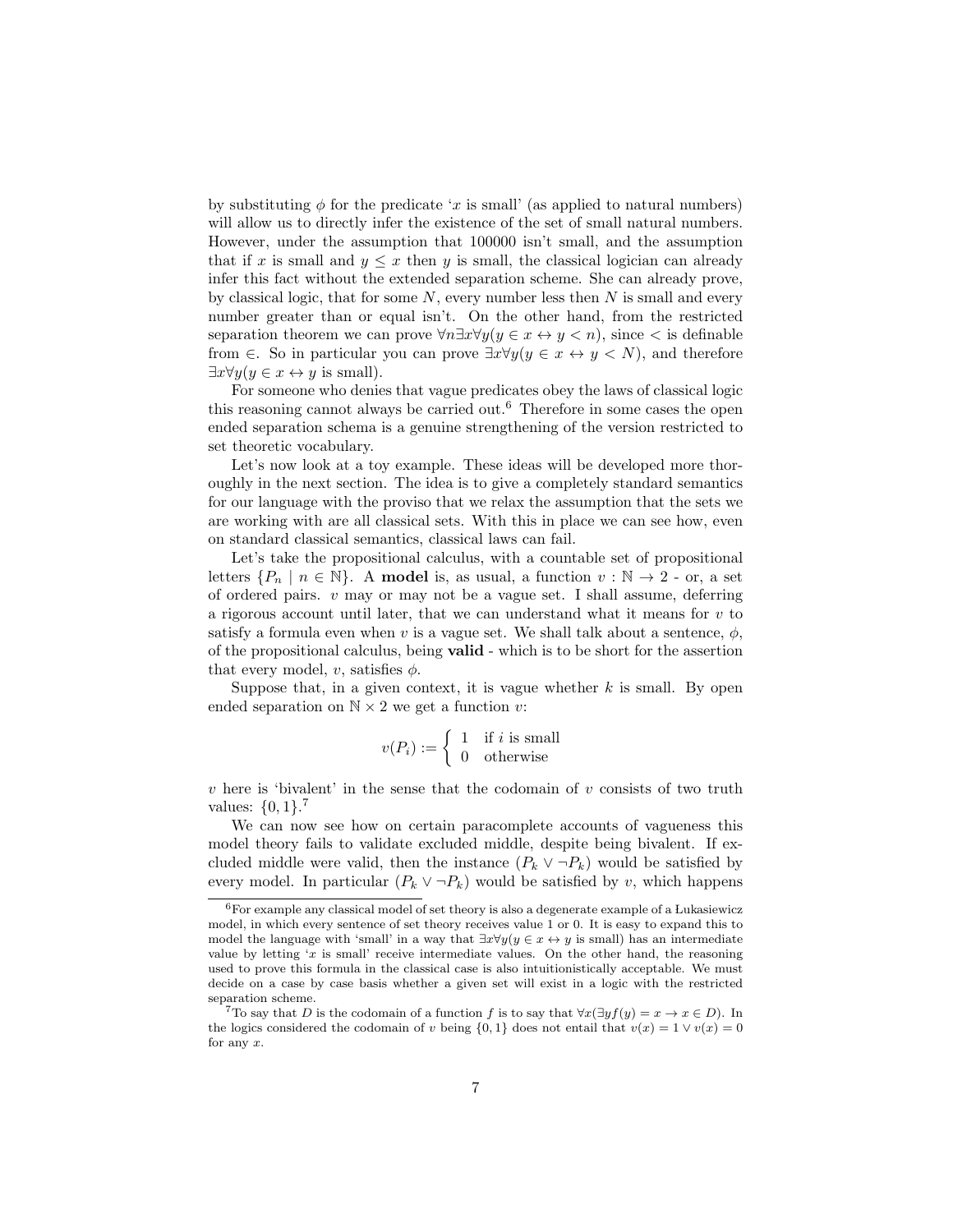precisely if  $k$  is small, or  $k$  is not small. Since, we may assume, this latter claim is at best vague, it is at best vague whether  $(P_k \vee \neg P_k)$  is true on v and thus it is at best vague whether excluded middle is true in every such model.

This informal reasoning could be made precise in a suitable paracomplete logic such as Lukasiewicz logic. However this example is deficient in several respects. For a start not every non-classical logic is paracomplete so the impact of this example is rather limited. More importantly, though, we don't have a general argument that the classical laws that fail in our logic, whatever they may be, will always be laws that fail to be validated in the corresponding nonclassical model theory. To ensure this one needs to make sure there are enough sets, and hence enough models, to invalidate any possible law that is not logically valid: that there are as many collections over the domain as the logic in question permits. In this section we have shown this conception of set or collection can be fixed by understanding the separation schema open endedly (similar points apply to the second order quantifiers and the comprehension schema.) In the next section we show how to interpret second order quantification or quantification over sets in a way that ensures the separation/comprehension schema hold open endedly.

# 2 A non-classical metatheory for the propositional calculus

In our discussion so far I have suggested that models constructed from nonclassical sets can invalidate classical laws. But this is clearly not enough to deflect the objection raised against classical metatheories for non-classical logics: that it validates a different logic in the object-language than the logic of the metalanguage. What would a satisfactory response to this look like? In his discussion of degree-theoretic logics for vagueness, Williamson suggests the following constraint:

On the degree theoretic account, what is an appropriate logic for a vague language? It should have at least this feature: when combined in the metalanguage with an appropriate degree-theoretic semantics for the object-language, it should permit one to prove its validity as a logic for the object-language. [24], p130

Although we shall be suggesting that all non-classical theorists adopt a bivalent semantics for the object language, even if their logic can be classically characterised by, say, degree theoretic semantics, we agree that our logic should have the property Williamson suggests. Whatever the logic of the metalanguage, it should permit one to prove its own validity as a logic for the object-language.

Williamson continues:

[This] constraint is not vacuous either, for classical logic clearly fails it. If one combines a classical logic in the metalanguage with a continuum-valued semantics for the object-language, one can prove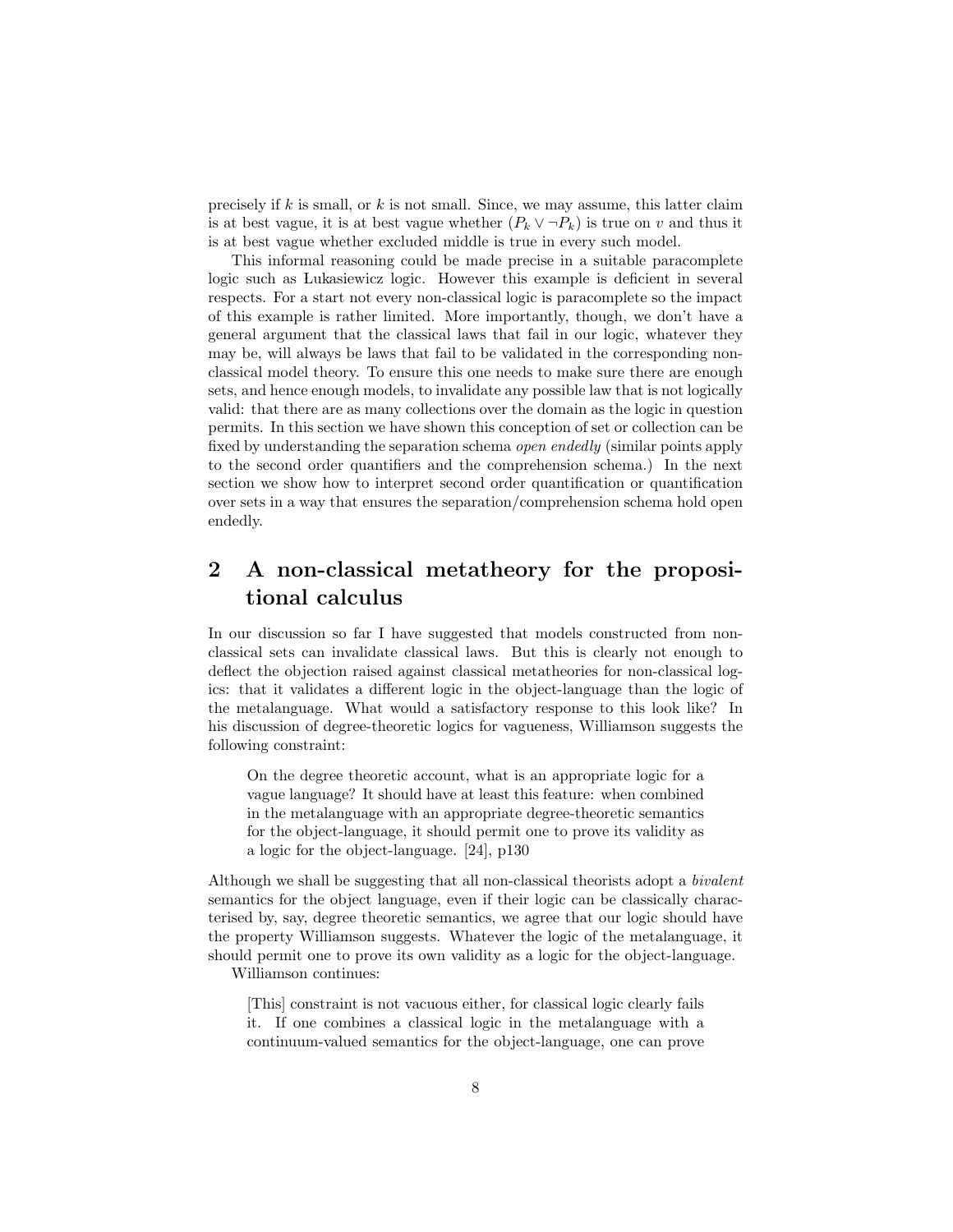that classical logic is not valid for the object language. Unfortunately, it is not clear what logics do meet the consraint. One could devise an *ad hoc* logic to meet it, with a resticted version of the law of excluded middle corresponding to the assumption that all vagueness is first order, but such an assumption has just been seen to be unmotivated. [24], p130

In answer to Williamson's challenge, we shall show for a general class of logics,  $L$ , how to develop a model theory for the propositional fragment of  $L$ in a weak non-standard set theory. The model theory is both faithful, and one can prove in the metatheory, using  $L$ , the soundness of the model theory for the propositional fragment of L.

We begin by outlining a general class of non-classical first order logics, which I name C-logics. For each such logic we shall show how to naturally extend it to accommodate second order quantification in a way that ensures that its comprehension schema can be understood open endedly. In other words: we develop a very simple theory of vague sets for that logic. Within the second order theory it is possible to provide a (bivalent) model theory for the propositional calculus that (a) entails, in a certain sense, soundness and completeness of that logic with respect to the model theory (b) validates the logic we are interested in and (c) has the resources to describe the intended model of the propositional calculus.

We shall show that for any C-logic, L, one can formulate a metatheory  $T_L$ for the propositional calculus with the following conditions

- One can define formulae  $Valid(x)$  and  $Prov(x)$  that express L-validity and L-theoremhood of propositional formulae.
- $T_L$  proves, in L,  $Prov(\ulcorner \phi \urcorner)$  from  $Valid(\ulcorner \phi \urcorner)$ .
- $T_L$  proves, in L,  $Valid(\ulcorner \phi \urcorner)$  from  $Prov(\ulcorner \phi \urcorner)$ .

A couple of remarks are in order. It should be noted that, because we are presenting these results for a general class of logics without knowing which principles each has, these results are not constructive – no specific proofs in the metatheory are given. Secondly, the class of logics to which these results apply includes some that have no recursive axiomatic basis. Therefore 'provable' here may not be taken to mean 'provable in some recursively specified axiomatic system', and may sometimes have to be taken to mean 'provable in a nonrecursive system'.

### 2.1 C-logics

The results that follow apply to a class of second order logics which I shall call C-logics. C-logics are rich enough to formulate a model theory for their own propositional fragment. In this section we shall define C-logics.

**Definition 2.0.1.** A C-algebra is an ordered quadruple  $\langle V, \leq,^*, \Rightarrow \rangle$  where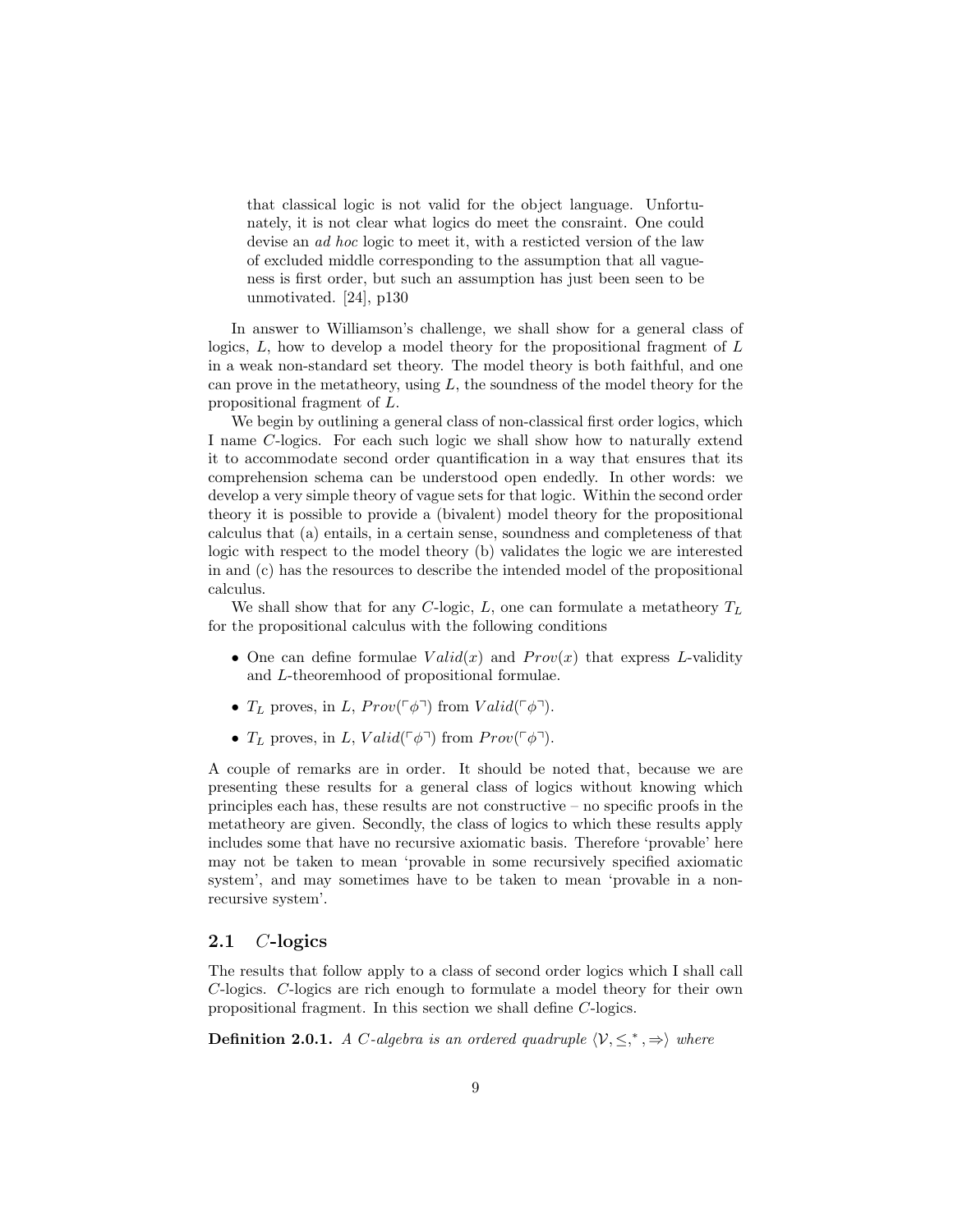- $\langle V, \leq \rangle$  is a complete lattice. i.e.
	- $\leq$  *is a partial order.*
	- Every subset of V has suprema and infima under  $\leq$ .
- $*$  and  $\Rightarrow$  are unary and binary functions respectively on V to itself.
- $x \Rightarrow y = 1$  if and only if  $x \leq y$ .

For S and  $\{x, y\} \subseteq V$  write  $\Box S$ ,  $\Box S$ ,  $x \Box y$  and  $x \Box y$  for the infimum and supremum of S and  $\{x, y\}$  respectively. We write 0 and 1 for  $\bigcap \mathcal{V}$  and  $\bigsqcup \mathcal{V}$ .

Notice that the constraints above ensure that for any  $x, y$  in a C-algebra,  $(x \Rightarrow y) \sqcap (y \Rightarrow x) = 1$  iff  $x = y$ . Note also that \* (which will eventually function as the interpretation of negation) is completely unconstrained. Say that a C-algebra has a reasonable negation just in case  $x^* = 1$  only when  $x = 0$ . This condition holds automatically when  $x^*$  is defined as  $x \to 0$ .

A C-logic is a logic whose consequence relation is characterised by some Calgebra, in a way to be defined below. C-algebras provide classical algebraic model theory for the logics we are interested in and therefore cannot form the basis of a non-classical metatheory of the kind we have argued for. Among the class of possible logics, some are characterised by C-algebras and some are not; the fact that some logics can be characterised by a classical model theory, however, does not mean they can't be given a non-classical model theory as well. The use of classical model theory should be seen only as a way to distinguish logics to which the results in this paper apply from those to which these results do not.

Let's now give a more precise definition of when a logic is 'characterised' by a C-algbra. The languages we are concerned with are monadic second order languages with mixed relation symbols. A relation symbol,  $P_i^n$ , is mixed when its arguments contain both first order terms and second order terms. I shall use  $Var_1$  and  $Var_2$  to denote the denumberable set of first order and second order variables respectively.

**Definition 2.0.2.** An assignment over a set D and a C-algebra,  $\langle V, \leq, *, \Rightarrow \rangle$ , is a function v such that  $v : Var_1 \to \mathcal{D}$  and  $v : Var_2 \to \mathcal{V}^{\mathcal{D}}$ . Two assignments, v and u are **equivalent** w.r.t. a variable  $x_i$ , written  $v[x_i]u$ , iff  $v(x_j) = u(x_j)$ for every  $i \neq i$ .

Definition 2.0.3. A model for a monadic second order language (with mixed relations) is an ordered triple  $\langle \mathcal{D}, \|\cdot\|, V \rangle$ . V is a C-algebra  $\langle \mathcal{V}, \leq, *, \Rightarrow \rangle$ . The function  $\|\cdot\|_v$ , with respect to the assignment v, over D, obeys the following conditions:

- $||P_i^n||_v : \prod_{k \leq n} D_k \to V$  where  $D_k := \mathcal{D}$  or  $D_k := \mathcal{V}^{\mathcal{D}}$  depending on whether the kth argument of  $P_i^n$  takes a first or second order term.
- $||X_i||_v = v(X_i)$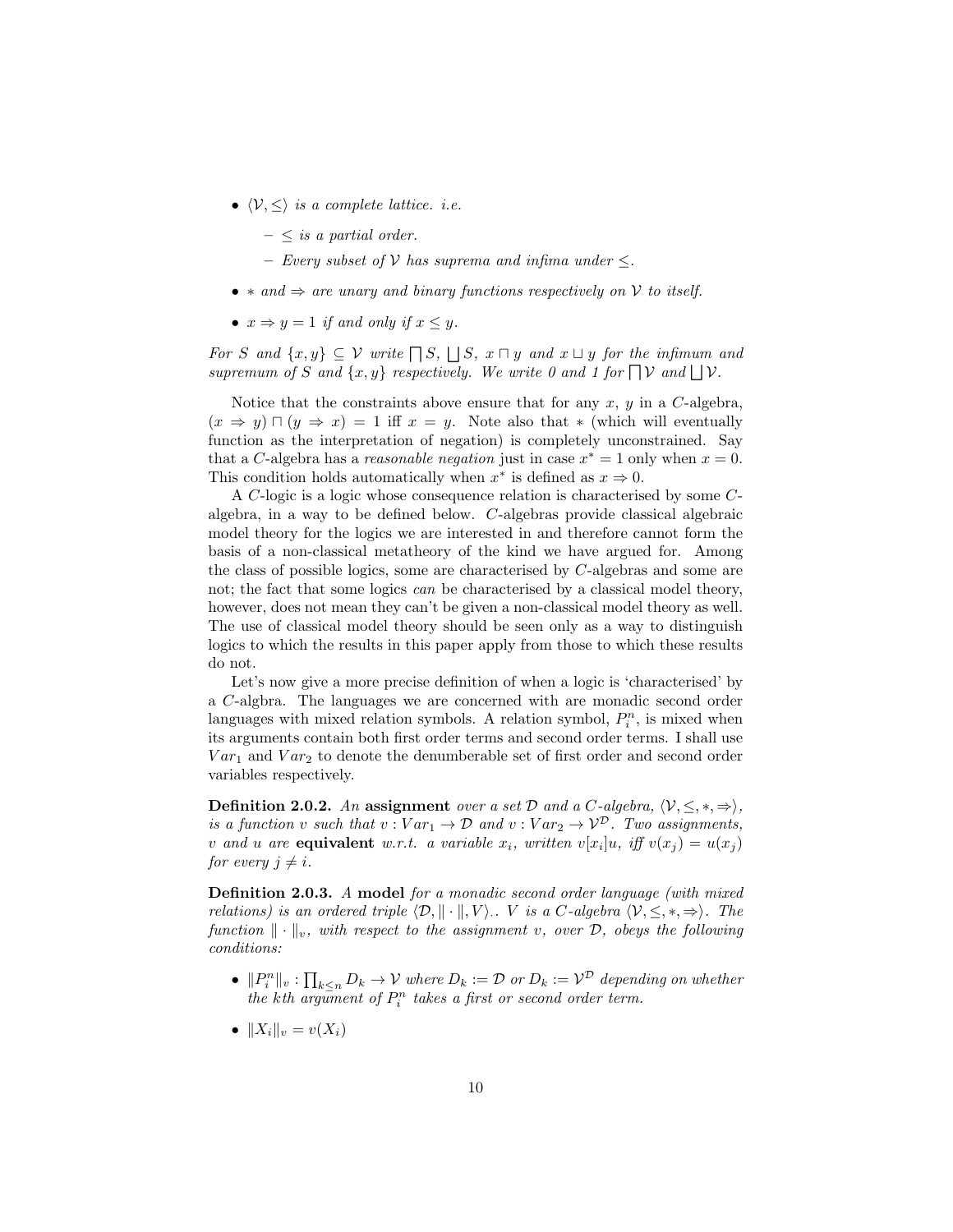- $||x_i||_v = v(x_i)$
- $||c_i||_v \in \mathcal{D}$
- $||P_i^n t_1, \ldots, t_n||_v = ||P_i^n||(||t_1||_v, \ldots, ||t_n||_v)$
- $\|\perp\|_v = 0$
- $\|\phi \wedge \psi\|_{v} = \|\phi\|_{v} \sqcap \|\psi\|_{v}$
- $\|\phi \vee \psi\|_{v} = \|\phi\|_{v} \sqcup \|\psi\|_{v}$
- $\|\phi \rightarrow \psi\|_{v} = \|\phi\|_{v} \Rightarrow \|\psi\|_{v}$
- $\|\neg\phi\|_v = \|\phi\|_v^*$
- $\|\forall x_i \phi\|_v = \prod\{\|\phi\|_u \mid u[x_i]v\}$
- $\|\exists x_i \phi\|_v = \bigsqcup \{\|\phi\|_u \mid u[x_i]v\}$
- $\|\forall X_i \phi\|_v = \prod\{\|\phi\|_u \mid u[X_i]v\}$
- $\|\exists X_i \phi\|_v = \bigsqcup \{\|\phi\|_u \mid u[X_i]v\}$

**Definition 2.0.4.** A formula,  $\phi$ , is a **logical truth** with respect to a C-algebra, V, iff, for every model  $\langle \mathcal{D}, \|\cdot\|, V \rangle$  and assignment v, over  $\mathcal{D}, \|\phi\|_{v} = 1$ .

A formula,  $\phi$ , is a **logical consequence** of a set of formulae, Γ, with respect to V iff for every model  $\langle \mathcal{D}, \|\cdot\|, V \rangle$  and assignment v, over  $\mathcal{D}$ , such that  $\|\gamma\|_v = 1$  for every  $\gamma \in \Gamma$ ,  $\|\phi\|_v = 1$ .

A logic,  $L$ , is characterised by a  $C$ -algebra,  $V$ , iff  $L$ 's consequence relation is the same as logical consequence with respect to V .

**Definition 2.0.5.** A logic,  $L$ , is a C-logic if and only if  $L$  is characterised by a C-algebra.

When no ambiguity is present, I shall also refer to the propositional or firstorder fragment of a C-logic as a C-logic as well.

The fuzzy logics commonly used in the study of vagueness form a familiar kind of C-logic. The standard fuzzly logics are C-logics: basic fuzzy logic, Lukasiewicz logic, Gödel logic and product logic (characterisation theorems can be found in [7].) However, many other familiar logics are C-logics: classical logic, intuitionistic logics, BCK and quantum logic to name a few.<sup>8</sup>

It should be noted, however, that these results do not apply to logics lacking a sufficiently strong conditional, such as the strong and weak Kleene logics (which lack the theorem  $\phi \to \phi$ ), and their paraconsistent duals (which lack modus ponens.) Any logic characterised by a C-algebra will also validate the inference  $\psi \vdash \phi \rightarrow \psi$ , therefore logics lacking this rule are excluded as well.<sup>9</sup>

<sup>8</sup>The conditional in quantum logic is discussed in detail in [8].

<sup>&</sup>lt;sup>9</sup>The axiom,  $\phi \to (\psi \to \phi)$ , on the other hand fails in any *C*-algebra in which  $\mathcal{V} = \{0, \frac{1}{2}, 1\}$ and in which  $a \Rightarrow b = 1$  if  $a \leq b$  and  $a \Rightarrow b = 0$  otherwise.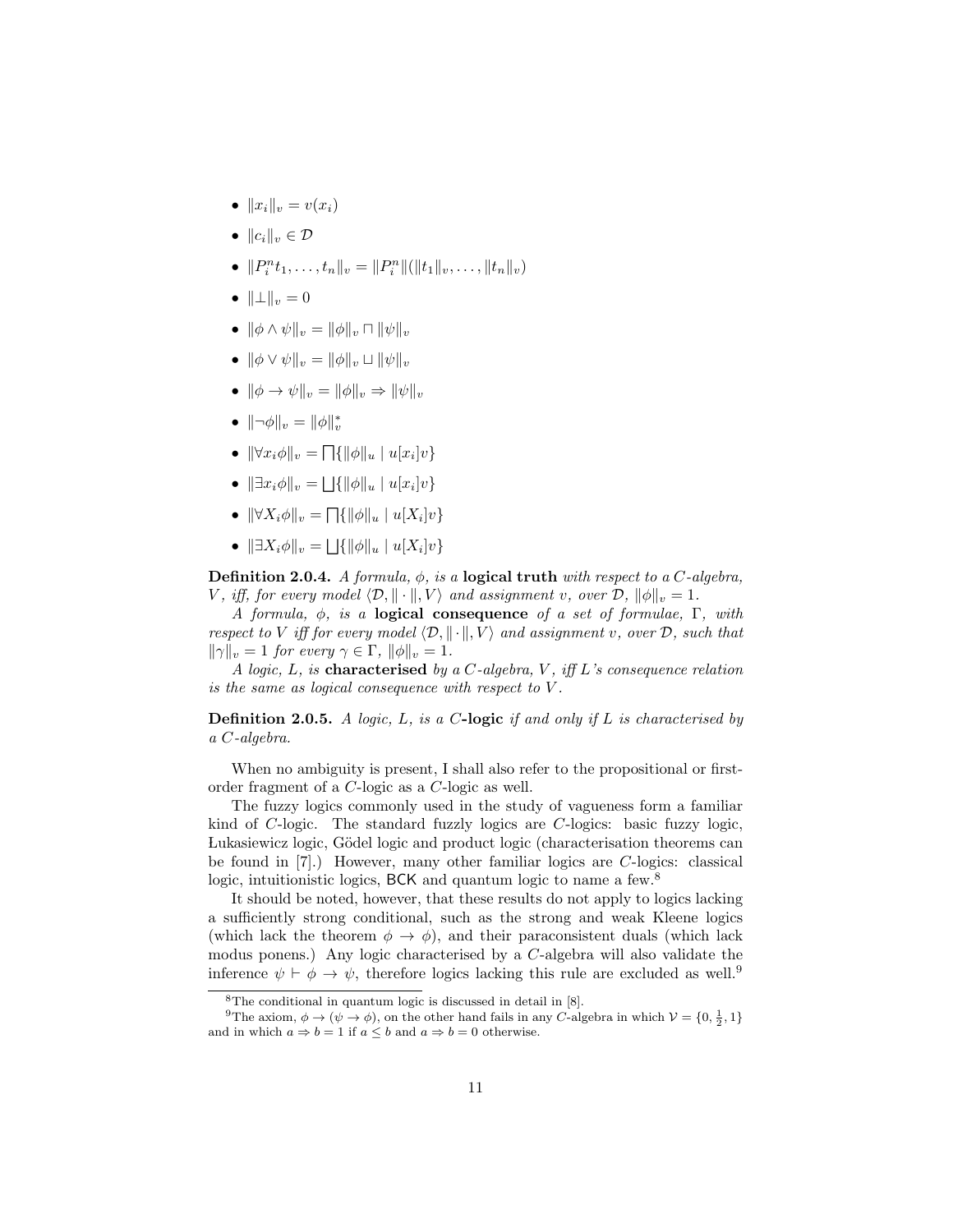However many logics of interest, including those for reasoning about vagueness and the semantic paradoxes, are included.

Finally, every C-logic has the 'rule of proof': either  $\Gamma \vdash \phi$  or it's not the case that  $\Gamma \vdash \phi$ <sup>10</sup>. In practice this is not much of a restriction, since rules of proof of this form are had by all non-classical logics that, to my knowledge, have been studied. Even if a logic rejects classical logic generally, it is usually upheld in the proof theory. In the applications involving vagueness and the semantic paradoxes this assumption is justified by the preciseness and nonparadoxicality of the theory of syntax respectively. It is, however, conceivable that an intuitionist might object to this assumption on the grounds that some systems of intuitionistic logic are not decidable. It is up to such an intuitionist to tell us what does count as intuitionistically acceptable reasoning. If this undecidability result is provable in the classically described intuitionistic proof theory, we must reject the classically described proof theory on intuitionistic grounds: the proof theory entails instances of excluded middle it shouldn't.<sup>11</sup> We therefore have no reason to think that intuitionistically correct reasoning is undecidable. We have at best shown, using incorrect reasoning, that an incorrect system is undecidable. I shall therefore leave this kind intuitionist to one side in what follows.

## 2.2 A metatheory for propositional C-logics

In this section we present and axiomatise, for a fixed  $C$ -logic,  $L$ , a very simple metatheory for the propositional calculus. The most important aspect of this metatheory is that the logic in which we reason is  $L$ , and not full classical logic.

The metatheory below is by and large what you would expect to get if you tried to formulate the standard classical model theory for the propositional calculus in the weak set theory we have chosen to reason in. Since we are not working in a full-blown set theory, a few immaterial changes have made. Firstly, instead of treating a model of the propositional calculus as a function from propositional letters to  $\{0, 1\}$ , we have taken a model to be a set of propositional letters. Nonetheless, each such set has a characteristic function, which is a model in the former sense. Secondly, we have taken the relation stating that a sentence is true in a model,  $\models$ , as a primitive relation symbol and we have axiomatised it. This makes the over all argument easier to follow. In principle, however, the implicit definition of  $\models$  could be turned into an explicit one using the second order quantifiers in the usual way.

We shall distinguish sharply between the object language,  $\mathcal{L}$  (a propositional language) and the second order metalanguage,  $\mathcal{L}'$ , by using by using ⊗, ⊕,  $\sim$ , ⊃ and  $\equiv$  for conjunction, disjunction, negation, implication, and biconditional in  $\mathcal{L}$ . The metalanguage,  $\mathcal{L}'$ , on the other hand, consists of the following vocabulary

 $10$ More generally, every  $C$ -logic has every rule of proof that follows from classical logic. This is a consequence of our defining these logics in classical set theory.

 $11$ If the undecidability result is only classically provable, then the intuitionist has no reason to accept it anyway.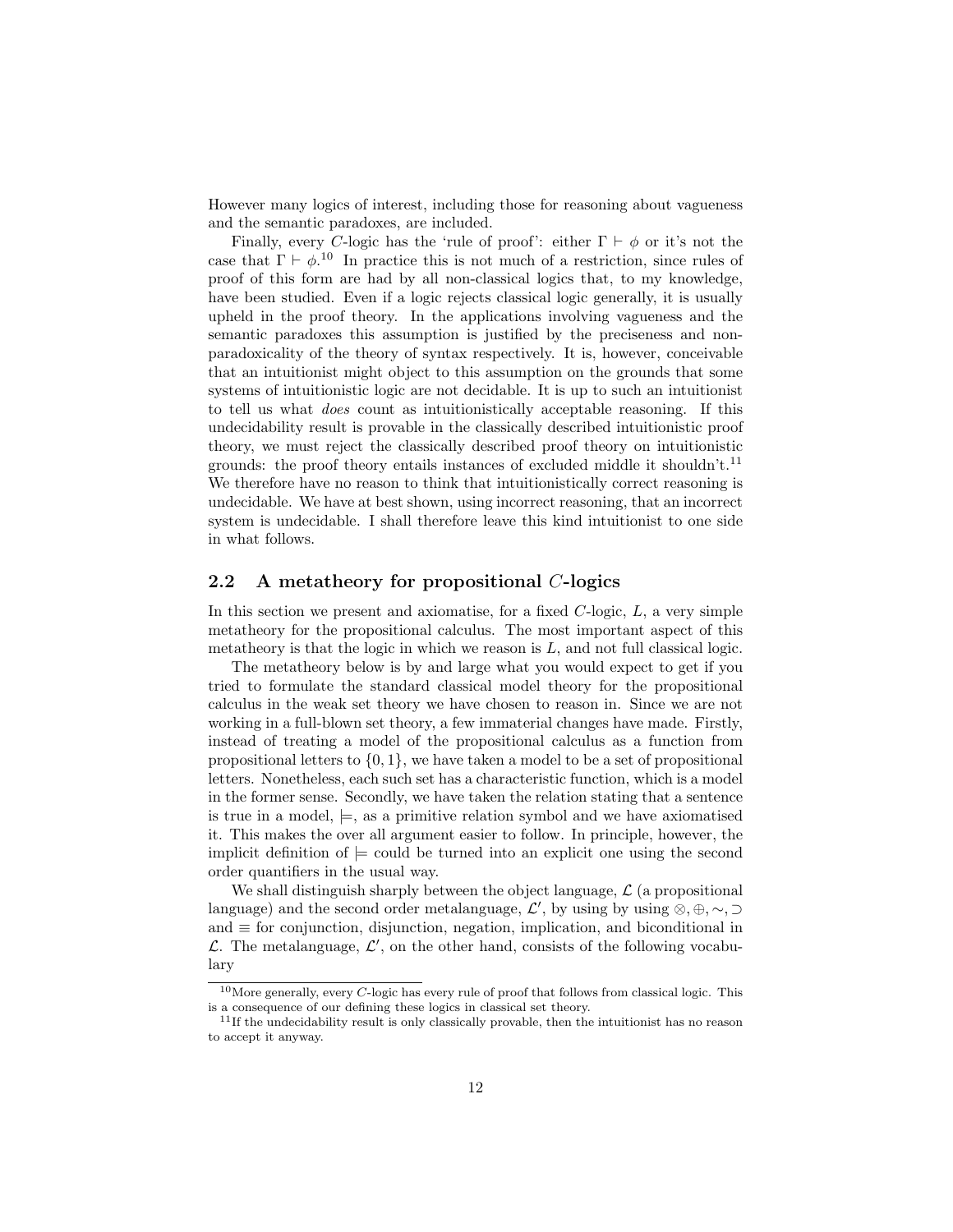- The logical connectives:  $\land, \lor, \neg, \rightarrow$  and  $\leftrightarrow$
- The logical symbols for first and second order quantification: ∀, ∃
- Two non-logical unary predicates:  $A(x)$ ,  $Prov(x)$
- A non-logical binary mixed relation:  $X \models y$
- Denumerably many names,  $\lceil \phi \rceil$ , one for each formula  $\phi$  of  $\mathcal L$
- Denumerably many first and monadic second order variables,  $Var_1$  and  $Var_2$ .

Let  $L$  be any  $C$ -logic. We now state, in  $L$ , the metatheory for the propositional fragment of  $L$ . Call this  $T_L$ .

- 1.  $A(\lceil p_n \rceil)$  for each  $n \in \mathbb{N}$
- 2.  $Prov(\ulcorner\phi\urcorner)$  for each theorem and  $Prov(\ulcorner\phi\urcorner) \rightarrow \bot$  for each non-theorem of the propositional fragment of L.
- 3.  $X \models \ulcorner p_n \urcorner \leftrightarrow X \ulcorner p_n \urcorner$
- 4.  $X \models \ulcorner \phi \oplus \psi \urcorner \leftrightarrow (X \models \ulcorner \phi \urcorner \vee X \models \ulcorner \psi \urcorner)$
- 5.  $X \models \ulcorner \phi \otimes \psi \urcorner \leftrightarrow (X \models \ulcorner \phi \urcorner \wedge X \models \ulcorner \psi \urcorner)$
- 6.  $X \models \ulcorner \sim \phi \urcorner \leftrightarrow \neg (X \models \ulcorner \phi \urcorner)$
- 7.  $X \models \ulcorner \phi \supset \psi \urcorner \leftrightarrow (X \models \ulcorner \phi \urcorner \rightarrow X \models \ulcorner \psi \urcorner)$
- 8.  $X \models \ulcorner \phi \equiv \psi \urcorner \leftrightarrow (X \models \ulcorner \phi \urcorner \leftrightarrow X \models \ulcorner \psi \urcorner)$

This system allows for simple reasoning about the atomic sentences, provability in  $L$ , and truth in a model. Axiom 1 ensures that  $A$  applies to every atomic letter in  $\mathcal{L}$ . Axiom 2. axiomatises the notion of provability in the propositional fragment of L. Here this done by brute force – a thorough metatheorist might wish to set up a classical theory of syntax and provide an axiomatic account of provability.<sup>12</sup> This approach would only be possible if the logic in question was recursively axiomatisable, and we have made no such assumption here. Fixing the extension of  $Prov$  by brute force, as we have done above, allows us more generality. Notice also that we have stated the unprovability of  $\phi$  using the conditional instead of negation. If the C-logic in question has a reasonable negation, in the sense defined in §2.1, we may replace ' $\rightarrow \perp$ ' with '¬'. Finally the axiom schemata 3. to 8. ensure that  $\models$  respects the familiar truth clauses for the propositional calculus relative to a model, X.

As we have already mentioned, a model in this setting is just a set of atomic sentences. Thus the notion of a model is defined:

 $121$  am assuming that the theory of syntax would be free of kind of phenomena responsible for non-classicality, allowing one to assume classical logic as non-logical principles about syntax. I continue to set aside the intuitionist described in the previous footnote.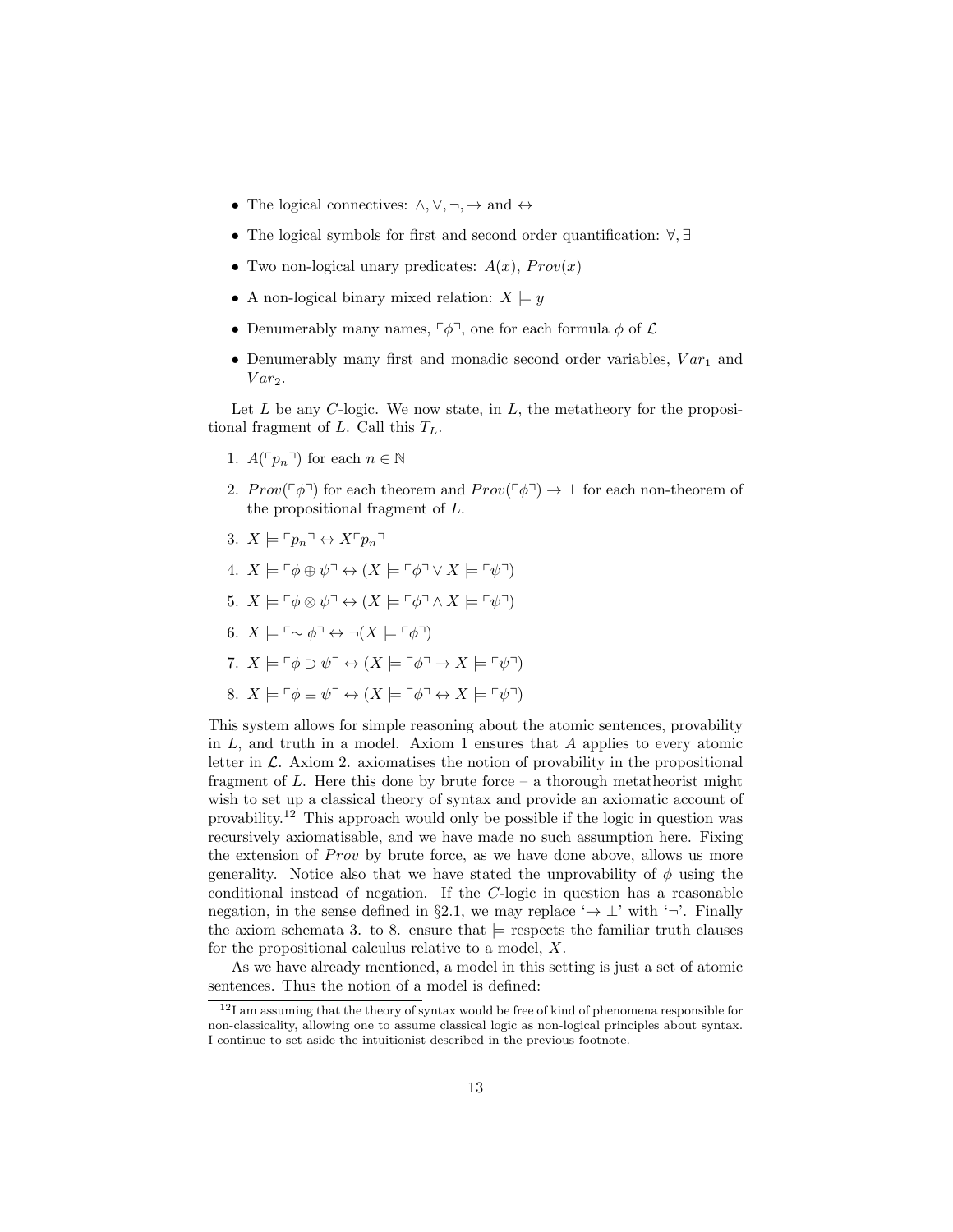$Mod(X) := \forall x (Xx \rightarrow A(x))$ 

Presumably there are many interesting metatheoretic definitions and distinctions that can be made in this language, however we shall be particularly interested in the notion of a sentence being valid, or true in all models. This can be stated as follows:

 $Valid(\ulcorner\phi\urcorner) := \forall X (Mod(X) \rightarrow X \models \ulcorner\phi\urcorner)$ 

#### 2.3 Soundness and completeness

Say that the model theory described by  $T_L$  is weakly sound for L iff  $Valid(\ulcorner \phi \urcorner)$ entails (in  $T_L$ )  $Prov(\lceil \phi \rceil)$ , and say that it is weakly complete for L iff  $Prov(\lceil \phi \rceil)$ entails  $Valid(\ulcorner \phi \urcorner)$ .  $T_L$  proves strong soundness and strong completeness for L just in case  $T_L$  entails  $Prov(\ulcorner \phi \urcorner) \rightarrow Valid(\ulcorner \phi \urcorner)$  and  $Valid(\ulcorner \phi \urcorner) \rightarrow Prov(\ulcorner \phi \urcorner)$ respectively.

In this section we show that the weak soundness and weak completeness of the specified propositional C-logic, L, holds for the metatheory,  $T_L$ . We shall also show that the metatheory entails the strong soundness theorem.

Since L is a C-logic, it's consequence relation is characterised by a C-algebra, V. It is therefore sufficient to show that every V model of  $Valid(\ulcorner\phi\urcorner)$  is a model of  $Prov(\ulcorner \phi \urcorner)$  and vice versa.

Given a model,  $\langle \mathcal{D}, \| \cdot \|, V \rangle$ , associate formulae of  $\mathcal L$  with members of  $\mathcal D$ in the obvious way: for  $d \in \mathcal{D}$ , associate d with  $\phi$  if  $\|\ulcorner \phi \urcorner \| = d$ . In what follows we shan't distinguish formulae from their associated members of  $D$ . Let  $v : ||A|| \to V$  be a valuation of sentence letters,  $\mathcal{SL}$ , in  $\mathcal{L}$ . Then we define  $v^+$  to be the valuation extended to arbitrary formulae of  $\mathcal L$  using the algebraic operations as in definition 2.0.3. We first want to show that  $||X| = \lfloor \phi \rfloor + \lfloor \phi \rfloor + \lfloor \phi \rfloor$ .

**Proposition 2.1.** Suppose  $\langle \mathcal{D}, \|\cdot\|, V \rangle$  satisfies  $T_L$  w.r.t v. Then  $\|X \models \lceil \phi \rceil \|_v =$  $||X||_v^+(\phi)$ 

Proof. The proof proceeds by induction.

**Base case:**  $||X| = \left[\phi^{\dagger}||_v = ||X|\phi^{\dagger}||_v \right]$  by axiom 3. But this  $= ||X||_v(||\phi^{\dagger}||_v) =$  $||X||_{v}^{+}(\phi).$ 

Inductive step: We shall show the case of conjunction by applying axiom 5., the clause for evaluating the semantic value of a conjunction and the inductive hypothesis (in that order) as follows:  $||X| = \ulcorner \phi \otimes \psi \urcorner ||_v = ||X| = \ulcorner \phi \urcorner \wedge X \models \neg \phi$  $\lceil \psi \rceil |_{v} = \| X \models \lceil \phi \rceil |_{v} \sqcap \| X \models \lceil \psi \rceil |_{v} = \| X \|_{v}^{+}(\phi) \sqcap \| X \|_{v}^{+}(\psi) = \| X \|_{v}^{+}(\phi \otimes \psi).$ The other cases are similar.  $\Box$ 

Then we get

**Proposition 2.2.**  $||Valid(\ulcorner \phi \urcorner)|| = 1$  iff for every  $f : \mathbb{N} \to \mathcal{V}$ ,  $f^+(\phi) = 1$ , where  $\|\cdot\|$  is as above.

*Proof.*  $||Valid(\ulcorner \phi \urcorner)|| = 1$  iff  $||Mod(X)||_v \Rightarrow ||X \models \ulcorner \phi \urcorner|| = 1$  for each v such that  $v(X): \mathcal{D} \to V$  by the clause for the second order quantifier and the properties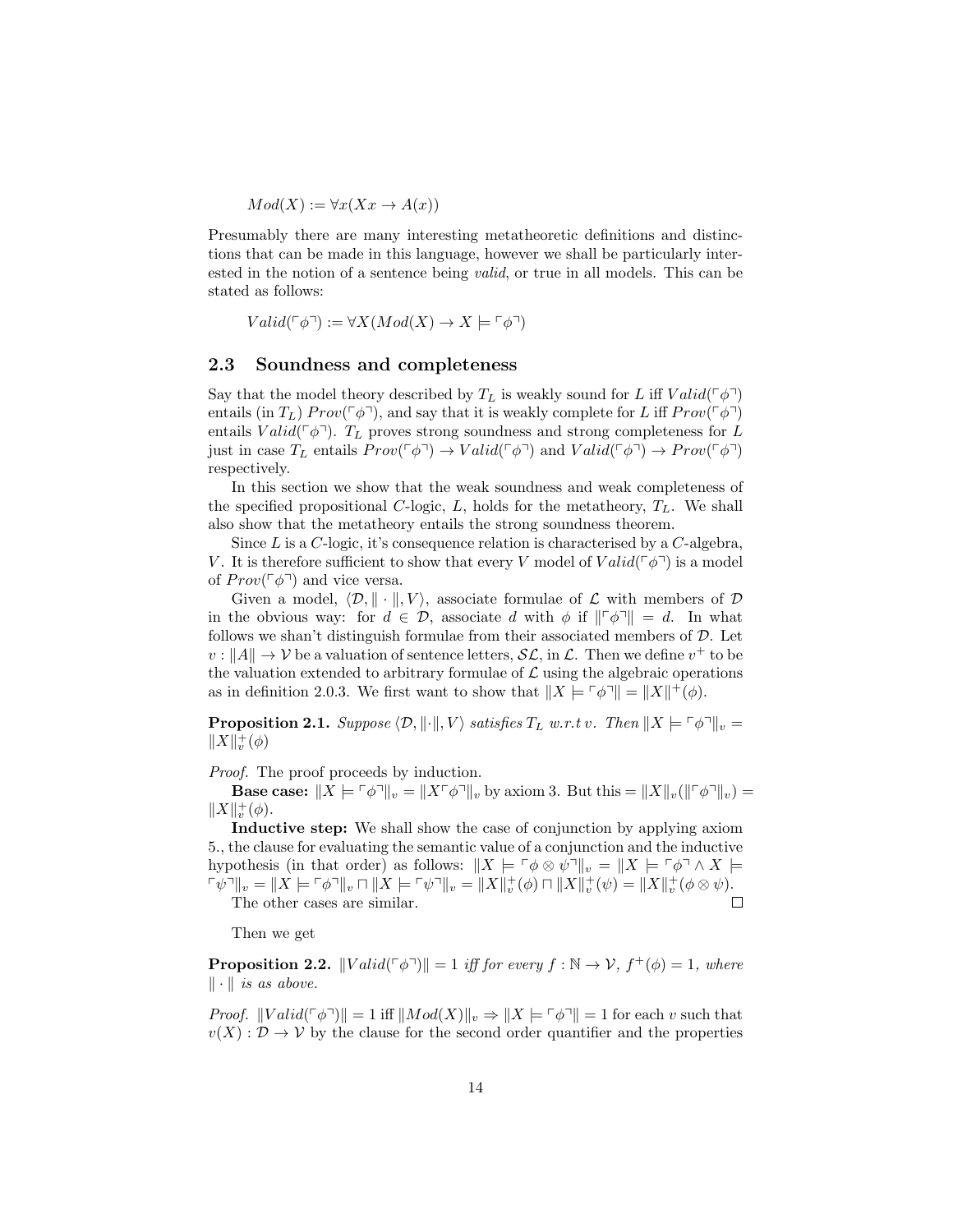of infima. This happens iff  $||Mod(X)||_v \le v(X)^+(\ulcorner\phi\urcorner)$  for each such v by proposition 2.1 and definition 2.0.2.

Right to left direction: Suppose that for every  $f : \mathbb{N} \to \mathcal{V}$ ,  $f^+(\phi) = 1$ . In particular this means that  $v(X)^{+}(\phi) = 1$  for every valuation v so it trivially follows that  $||Mod(X)||_v \le v(X)^+(\phi)$ .

Left to right direction: note that  $||Mod(X)||_v = 1$  if  $v(X)(d) > 0$  only for d representing propositional letters (i.e. d such that  $||A(x)||_{x\mapsto d} = 1$ .) So take any  $f: \mathbb{N} \to V$  and let  $u(X)(\|\Gamma_{p_n}\|) = f(n)$  for each n and  $u(X)(d) = 0$  for the remaining d. Clearly, then,  $||Mod(X)||_u = 1$ .

If we are supposing that  $\|Mod(X)\|_v \le v(X)^+(\ulcorner\phi\urcorner)$  for every valuation v this means that  $1 \le u(X)^+ (\|\Gamma \phi \gamma\|)$  and thus that  $f^+ (\phi) = 1$  as required.  $\Box$ 

**Corollary 2.3** (Weak soundness and completeness).  $Prov(\ulcorner \phi \urcorner)$  follows in L from  $T_L \cup \{Valid(\ulcorner \phi \urcorner) \}$  and  $Valid(\ulcorner \phi \urcorner)$  follows in L from  $T_L \cup \{Prov(\ulcorner \phi \urcorner) \}$ .

*Proof.* We'll show that  $||Valid(\ulcorner\phi\urcorner)|| = 1$  iff  $||Prov(\ulcorner\phi\urcorner)|| = 1$  for arbitrary models of  $T_L$ .

By proposition 2.2  $||Valid(\ulcorner \phi \urcorner)|| = 1$  iff  $\phi$  is true in every propositional model based on  $V_L$ . By definition of  $V_L$ , this happens iff  $\phi$  is a theorem of L. Iff  $\phi$  is a theorem of L then  $Prov(\ulcorner \phi \urcorner)$  is an axiom so  $\Vert Prov(\ulcorner \phi \urcorner) \Vert = 1$  as required.  $\Box$ 

**Corollary 2.4** (Strong soundness).  $Prov(\ulcorner \phi \urcorner) \rightarrow Valid(\ulcorner \phi \urcorner)$  follows in L from  $T_L$ 

*Proof.* If  $\|Prov(\ulcorner\phi\urcorner)\| = 1$  then the result follows from corollary 2.3. If  $\|Prov(\ulcorner\phi\urcorner)\| \neq 0$ 1 then  $\phi$  is not provable in L, and so  $||Prov(\ulcorner \phi \urcorner) \rightarrow \perp || = 1$  by axiom 2 if the metatheory is formulated without a reasonable negation. If the logic has a reasonable negation, then by the  $\neg$  version of axiom 2,  $||\neg Prov(\ulcorner\phi\urcorner)|| = 1$ . In either case  $||Prov(\ulcorner \phi \urcorner)|| = 0$ , so the conditional has value 1.  $\Box$ 

## 2.4 Failures of strong completeness

Let us take stock. We have shown that for each  $C$ -logic,  $L$ , one can formulate a model theory for the propositional calculus in which the propositional fragment of L is sound according to the model theory. In other words, one can prove the formalisation of the statement 'if  $\phi$  is provable, then  $\phi$  is true in all models' from the model theory in L. One can also prove weak completeness: that the theoremhood of  $\phi$  follows (in L) from our metatheory plus the claim that  $\phi$  is true in all models. However we can't in general show the stronger conditional form of completeness

$$
Valid(\ulcorner \phi \urcorner) \to Prov(\ulcorner \phi \urcorner) \tag{2}
$$

which formalises the statement 'if  $\phi$  is true in all models,  $\phi$  is provable.'

If L admits the deduction theorem, which allows one to move from the fact that  $\Gamma \cup {\phi}$  entails  $\psi$  to the claim that  $\Gamma$  entails  $\phi \to \psi$ , (5) would follow from the weak completeness theorem. Thus C-logics admitting the deduction theorem, such as intuitionist logic, will automatically be both strongly sound and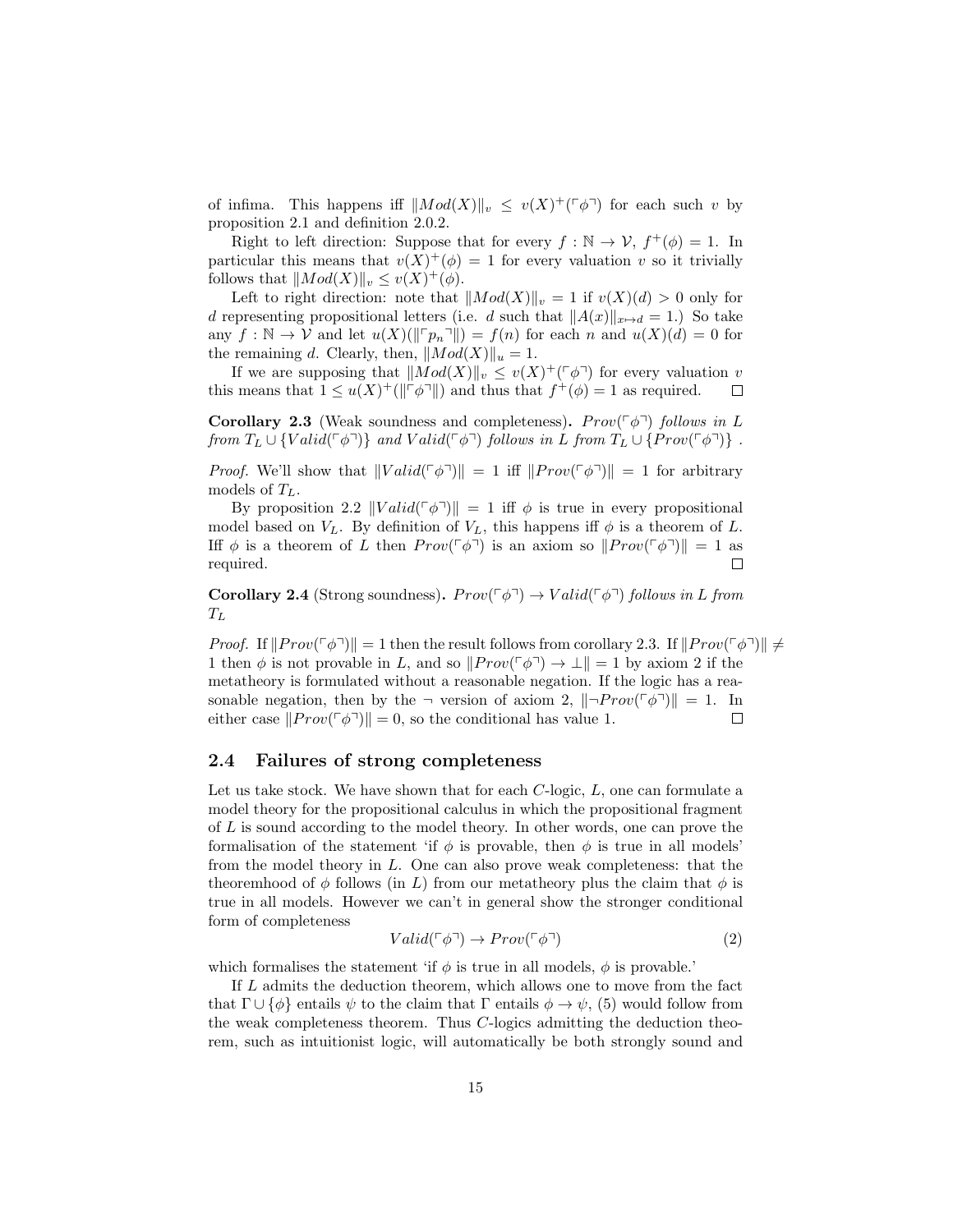strongly complete. However, for logics without the deduction theorem strong completeness may fail.

To give a concrete example of such a logic consider Lukasiewicz's continuum valued logic. A calculation shows that the statement  $((p \rightarrow \neg p) \rightarrow \neg p)$  is true in all models' comes out vague, while it is an entirely sharp matter whether there exists a proof of this formula – there isn't one. In every model of  $T_L$ , we have  $||Valid(\ulcorner((p \to \neg p) \to \neg p)\urcorner)|| = \frac{1}{2}$  and  $||Prov((p \to \neg p) \to \neg p)|| = 0$ . So there is instance of strong completeness, namely  $Valid((p \rightarrow \neg p) \rightarrow \neg p) \rightarrow$  $Prov((p \to \neg p) \to \neg p)$ , which is vague, since it receives value  $\frac{1}{2} (= 1 - \frac{1}{2} + 0)$  in every model of  $T_L$ .

(Digression: note that this counterexample only demonstrates that one cannot *prove* strong completeness in Lukasiewicz logic from the metatheory,  $T_{L}^{-13}$ However, if we have indeed demonstrated that the notion of provability and the notion of logical consequence are distinct, the fact that strong completeness is not *provable* from the metatheory does not mean that it is not a consequence of it. The following possibility is still open: that the strong completeness theorem is definitely not provable from the metatheory, even though it is not definitely not a logical consequence of it. Whether or not strong completeness is validly entailed by the metatheory may be a vague matter in the same way that the validity of  $((p \to \neg p) \to \neg p)$  is vague.)

In the metatheory for Lukasiewicz logic, the principle  $Valid(\ulcorner\phi\urcorner)\lor\lnot Valid(\ulcorner\phi\urcorner)$ does not hold unrestrictedly. On the other hand, the notion of provability is precise, which is manifested by the principle  $Prov(\ulcorner\phi\urcorner)\lor \lnot Prov(\ulcorner\phi\urcorner)$ . This property is perhaps an advantage of this account of validity. In at least two applications one might expect the source of non-classicality to infect the notion of validity but not the notion of provability in  $L$ . On the one hand, considerations of higher order vagueness lead us to think that the very notions we used to define validity are vague, but the same cannot be said of the notion of provability. Stephen Schiffer argues ([19] p224) that it is vague whether the principle of excluded middle is valid and that it is vague whether a standard Sorites argument is valid. On the other hand, considerations very similar to those responsible for the semantic paradoxes can lead one to think that there are similar paradoxes for a validity predicate (see [16]), or a consequence relation (see [1], [23].) Since in this case we should expect classical laws involving the validity predicate and consequence relation, to fail, we shouldn't expect to be able to give it a sound and complete axiomatisation – at least, not if we are using a classical theory of syntax.

In both cases we have reason to think that validity is a vague or indeterminate notion, while provability is not. In these cases we should not expect both strong soundness and completeness to hold, since no vague or indeterminate notion can be determinately equivalent to a determinate one.<sup>14</sup>

<sup>13</sup>The fact that this notion of 'provability' is most likely not recursively axiomatisable is not the issue here. I assume that 'provable' just means 'provable by some logically omniscient person', much as in the classical case we still count classical theorems as provable even if they are so long and complicated no human could carry out the proof.

<sup>&</sup>lt;sup>14</sup>In other cases, such as intuitionistic logic, the notion of provability may fail to be classical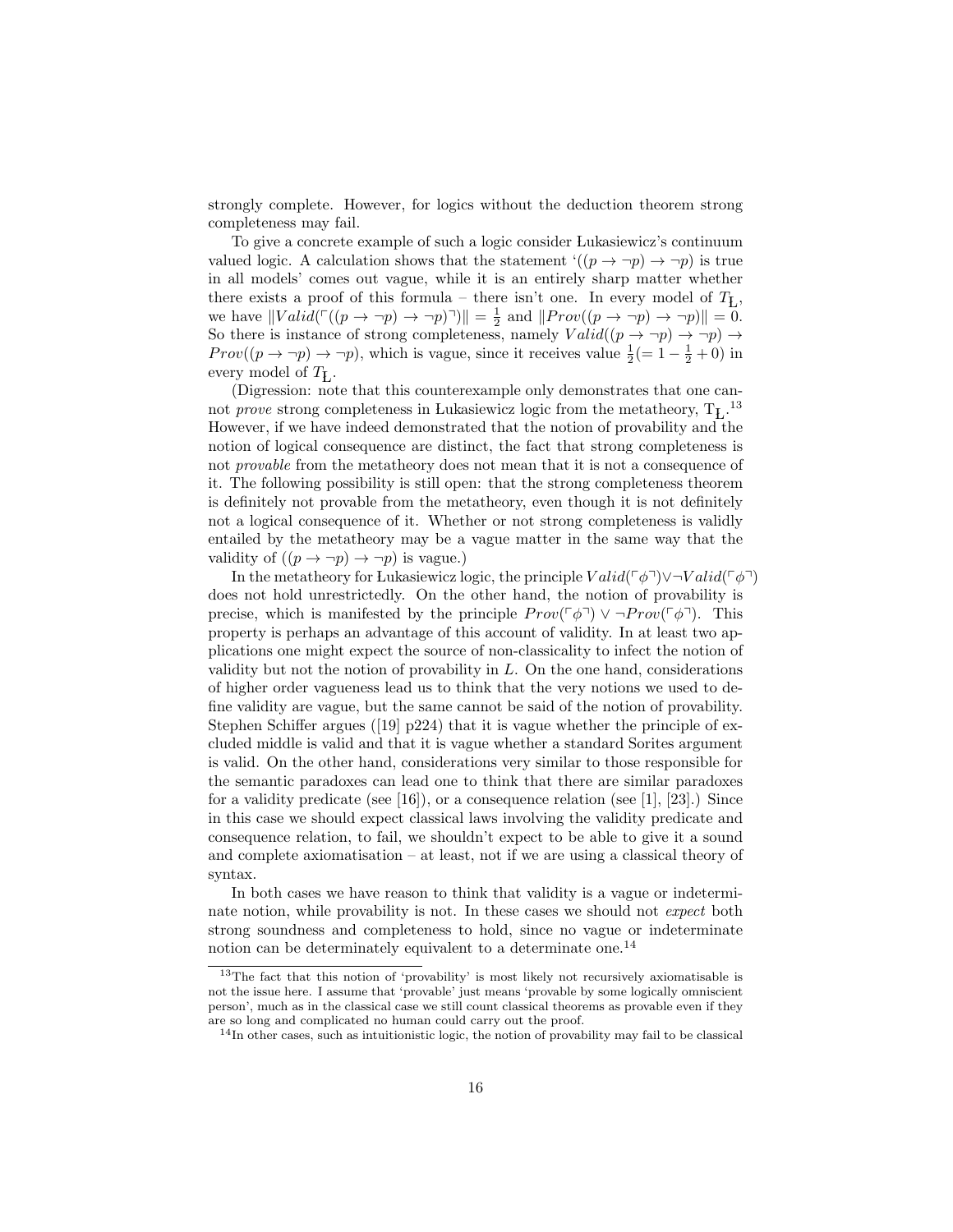#### 2.4.1 Conditional assertions

Although I have argued that the failures of strong completeness are desirable for some applications, the problem with the notion of weak completeness is that it is not stateable in the metatheory as it stands. We said that  $T<sub>L</sub>$  provides a weakly complete model theory for L when  $Valid(\ulcorner \phi \urcorner)$  entails in  $T_L$   $Prov(\ulcorner \phi \urcorner)$ , and this is metametatheoretic statement – a statement about what follows from what in the metatheory. In this section and the next I shall briefly consider two ways of stating weakened versions of soundness and completeness for Lukasiewicz's continuum valued logic in the metatheory.

In [2] Field argues, among other things, that non-classical logicians should make a distinction between the assertion of a conditional and the corresponding conditional assertion. Since paracomplete theorists typically reject the deduction theorem, (a)  $\phi \vdash \psi$  and (b)  $\vdash (\phi \rightarrow \psi)$  come apart. Field identifies assertions about valid inferences, such as (a), with the validity of the conditional assertion of  $\psi$  on  $\phi$ , whereas (b) is to be associated with the validity of the ordinary assertion of the conditional  $(\phi \to \psi)$ .

Think of making the conditional assertion of  $\psi$  on  $\phi$  as being equivalent to making the ordinary assertion that  $\psi$ , if  $\phi$  obtains, and to making a vacuous assertion otherwise. Making sense of this distinction on the instrumental continuum valued semantics is simple. The conditional assertion of  $\psi$  on  $\phi$  gets the value of  $\psi$  if  $\phi$  gets value 1, and otherwise gets value 1. The conditional assertion of  $\psi$  on  $\phi$  is vacuously true if  $\phi$  fails to be anything less than fully true. It is important to note, however, that conditional assertion is not like some connective in the language. In particular, it is not embeddable as the ordinary conditional is. What sense can be made of the conjunction of a sentence with a conditional assertion, or any kind assertion for that matter? Speech acts just aren't the kinds of things we can conjoin with sentences.

The distinction is idle unless the antecedent is vague. For the purposes of stating strong completeness, however, we are in exactly such a situation, and, indeed, it is a straightforward consequence of Corollary 2.3 that the conditional assertion of  $Prov(\ulcorner \phi \urcorner)$  on  $Valid(\ulcorner \phi \urcorner)$  receives value 1 on every model of T. (The converse conditional assertion, as well as assertion of the conditional  $(Prov(\ulcorner\phi\urcorner)\rightarrow Valid(\ulcorner\phi\urcorner))$  are also valid.) Thus a version of soundness and completeness can be given by a schema of conditional assertions. If we want a statement of soundness and completeness that has the more familiar biconditional form we'll have to move to a more expressive language.

#### 2.4.2 Degrees of provability

Rational Pavelka logic (RPL) is the the addition to Lukasiewicz logic of all the rational truth constants  $\bar{\gamma}$  for  $\gamma \in [0,1] \cap \mathbb{Q}$ , and corresponding axioms (see Hajek [7].) In this extended language there is a natural notion of the 'degree of provability' of  $\phi$ , namely,  $sup\{\gamma \mid E_{RPL} (\bar{\gamma} \to \phi)\}\$  - write this as  $|\phi|$ . Letting

when the when the proof theory is not decidable. For the intuitionist who buys the results of section 2, at any rate, strong completeness is immediate from 2.3 by the deduction theorem.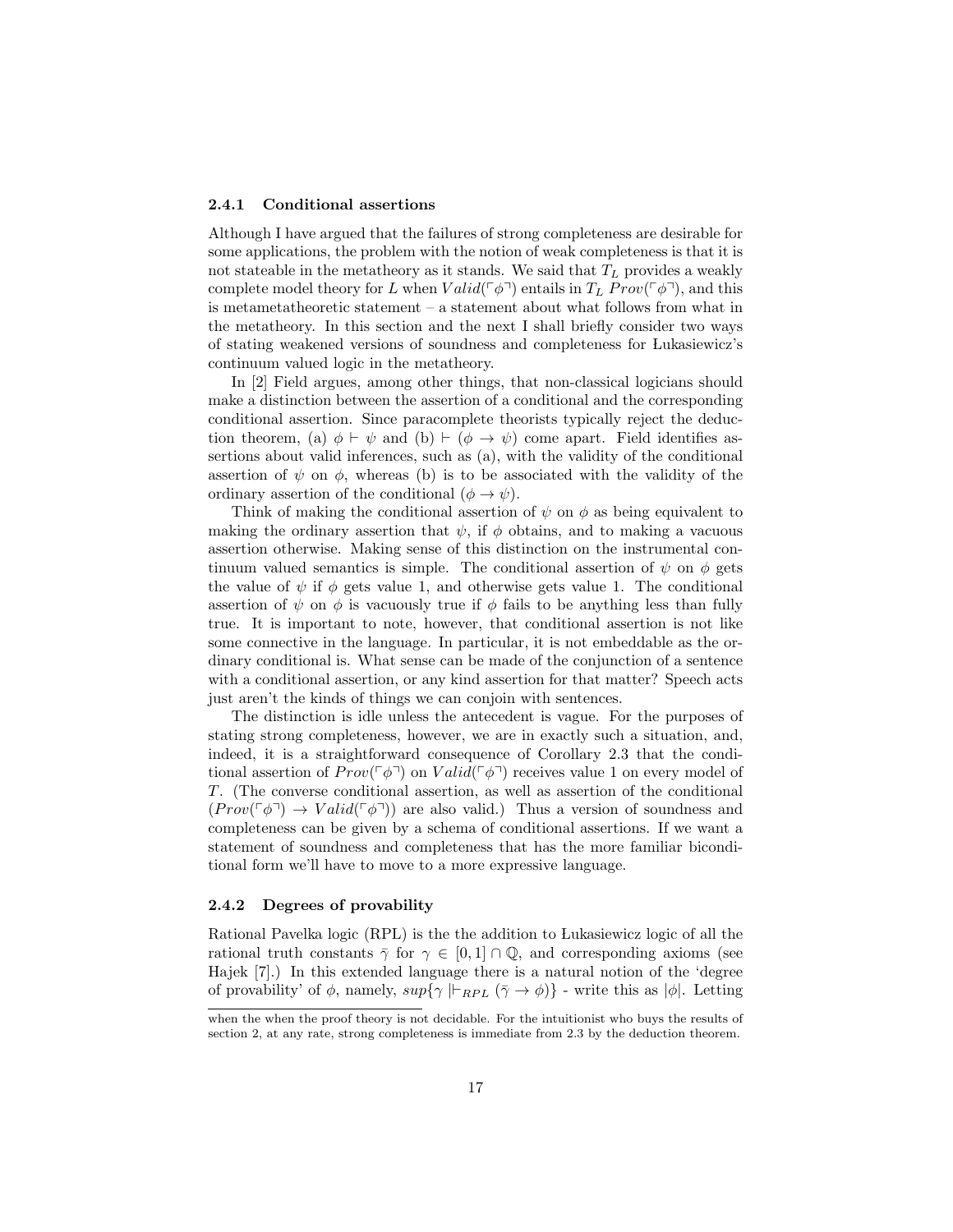$\langle \phi \rangle := \inf \{ ||\phi|| \mid || \cdot ||$  a model} there a version of completeness for RPL:

$$
|\phi| = \langle \phi \rangle \tag{3}
$$

Let  $\gamma_{\phi} := |\phi|$ . It is easy to verify that  $||Valid(\ulcorner \phi \urcorner)|| = \langle \phi \rangle$  for every second order model  $\langle \mathcal{D}, \|\cdot\|, V \rangle$  of  $T_L$ . We are then in a position to state that soundness and completeness, given by the following schema, is a logical consequence of  $T_L$ :

$$
T \models Valid(\ulcorner \phi \urcorner) \leftrightarrow \bar{\gamma}_{\phi} \tag{4}
$$

One worry you might have with this method, is that it seems to be parasitic on the continuum valued model theory. The continuum valued model theory was supposed to be nothing more than a ladder, a neat way to understand the consequence relation, which, ultimately, was to be thrown away once climbed. On this approach it seems to serve a more important role - we cannot throw away the ladder, since we permanently have the constants  $\bar{\gamma}, \gamma \in [0, 1] \cap \mathbb{Q}$  in our language. Our understanding of these constants seems to be completely dependent on our understanding of the continuum valued semantics.

Although I am not yet entirely sure whether we can understand the  $\bar{\gamma}$  without the continuum valued semantics, I conjecture that one only needs to add  $\frac{1}{2}$  to Lukasiewicz logic to have all the necessary instances of  $(7)$ .  $\frac{1}{2}$ 's meaning is completely determined by it's axiomatisation:

- $\bullet$   $((p \wedge \neg p) \rightarrow \frac{\overline{1}}{2})$
- $\bullet\ (\frac{\overline{1}}{2} \rightarrow (p \lor \neg p))$

Since these axioms are all one needs to understand  $\frac{1}{2}$ , its use is not parasitic on the continuum valued semantics.<sup>15</sup> We can think of it as a statement which is determinately vague, i.e. vague but not higher order vague.

### 2.5 Final remarks

We have shown that one can carry out classical model theory in a non-classical setting. What of classically described non-bivalent model theory? To continue with our pet example: what about the continuum valued semantics for L? The results presented here can be used to give a Kreisel-style argument that the classical metatheory of continuum valued semantics gives an extensionally adequate characterisation of logical consequence understood as truth in all possible bivalent interpretations (modulo the issues to do with the deduction theorem and strong completeness.) The extension of  $Prov(\cdot)$  in  $T_L$  was simply stipulated to be truth on every classically described continuum valued model, or in the general case, truth on every V valued model, and  $Valid(\cdot)$  was designed to express the notion of truth on every non-classically described bivalent model: the results of §2.1 demonstrate that these two notions coincide.

<sup>&</sup>lt;sup>15</sup>Indeed, it is already definable in second order L:  $\exists x \forall X (Xx \vee \neg Xx)$ .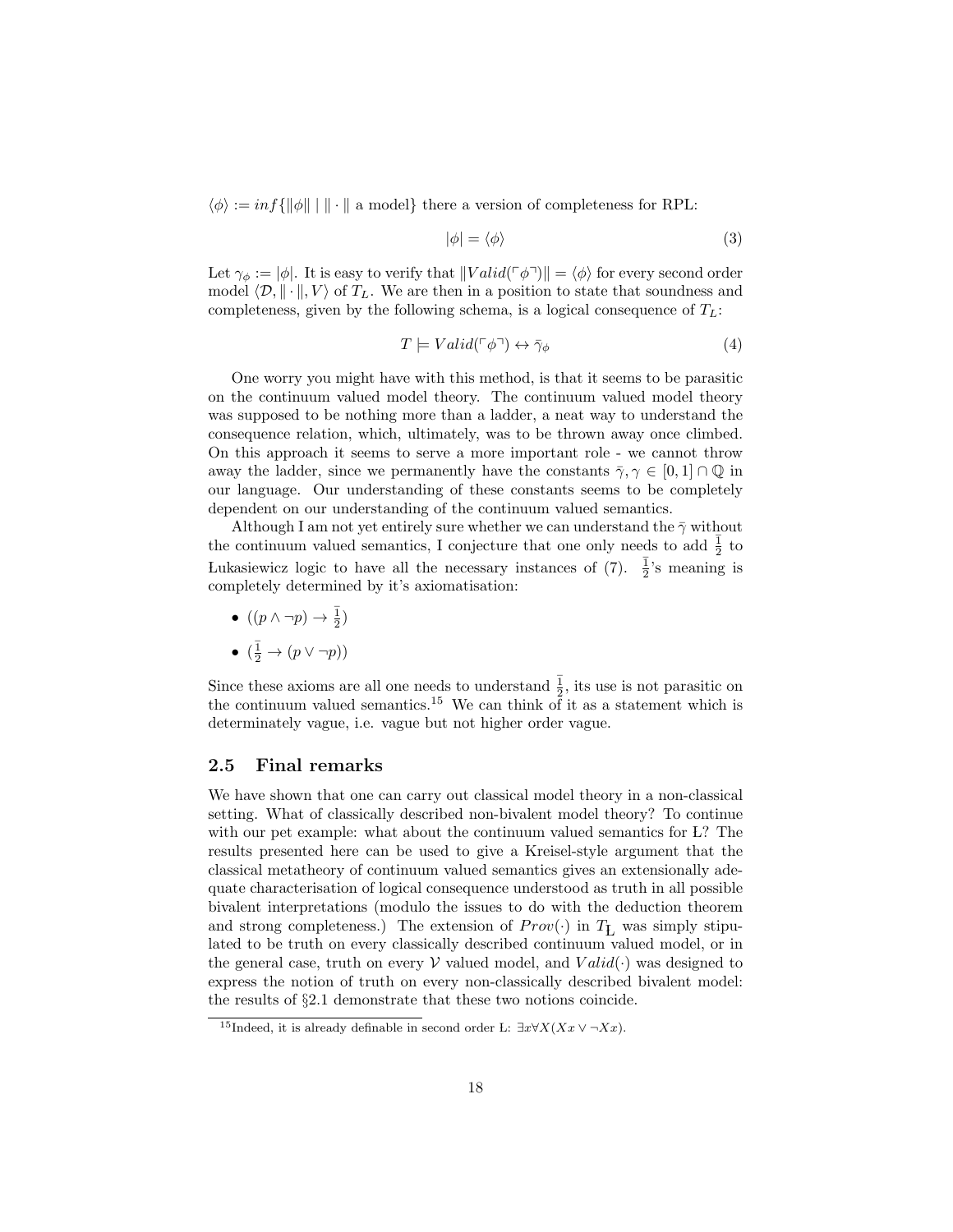This argument assumes that bivalent models play the same role with respect to the continuum valued models as the class models do to the set sized models in Kreisel's argument. In other words, that they are the intensionally correct way to characterise consequence. What of the view that takes the continuum valued degree semantics seriously, and does not recognise bivalent consequence as the antecedent notion of logical consequence. This is perhaps the clearest target in Williamsons' criticism in the passage cited. Williamson points out that this view seems to be unstable, for according to the degree semantics conditional excluded middle,  $(p \to q) \vee \neg (p \to q)$ , comes out as valid (since truth values are linearly ordered) while the more general law of excluded middle does not.<sup>16</sup> But, he argues, it is the general law of excluded middle, not conditional excluded middle, that is required in the metal anguage to show that  $(p \to q) \vee \neg (p \to q)$ is valid. The natural argument for the validity of CEM begins 'either the truth value of p is less than or equal to the truth value of q or it isn't' and this is an instance of excluded middle and not conditional excluded middle.

This objection, however, is not as clear cut as it might at first seem. One might just take this to mean that conditional excluded middle doesn't hold on this degree semantics after all, provided you consider all truth assignments, including vague ones. So truth values, despite appearances, aren't linearly ordered. (Certainly  $[0, 1]$  is linearly ordered, but it doesn't follow that all functions,  $v$ , into  $[0, 1]$ , including vague functions, are linearly ordered in the sense that either  $v(p) \le v(q)$  or  $v(q) \le v(p)$  for any p and  $q$ <sup>17</sup>). Alternatively one could add further constraints on acceptable truth value assignments that would be vacuous in a classical setting. For example we could stipulate that we only consider truth value assignments, v, to [0, 1] in which  $v(p) \leq v(q)$  or  $v(p) \nleq v(q)$ for any  $p$  and  $q$ . This does not entail there is no higher order vagueness as there can still be failures of excluded middle elsewhere in the metalanguage. For a contrived example take the function v defined in §1 as mapping  $p_i$  to 1 if i is small and to 0 otherwise. Then it's determinate that  $v(p_i) \leq v(p_i)$  whenever  $j \leq i$ , which stated more carefully says  $\forall xy((\langle p_i, x \rangle \in v \land \langle p_j, y \rangle \in v) \rightarrow x \leq y)$ , and thus  $v(p_i) \leq v(p_i) \vee v(p_i) \not\leq v(p_j)$  holds for any i and j, but claims like  $v(p_i) = 1 \vee v(p_i) \neq 1$  are not in general true.

The philosophical issues involved in combining non-classical semantics with non-classical logic are complex and clearly are not done justice by the few remarks I make here. I shall have to leave the full investigation of these matters to a future project. However, I take it I have shown there is a clear sense in which non-classical logicians can carry out important metatheoretic reasoning in their own logic in a bivalent model theory.

 $16$  Actually Williamson is considering a slightly different, intuitionistic, continuum valued semantics in which CEM comes out true. Essentially the same point can be made for Lukasiewicz logic for the law  $(p \to q) \vee (q \to p)$ .

<sup>&</sup>lt;sup>17</sup>This is demonstrated by the function v on the linearly ordered set  $\{0, 1\}$  constructed in §1.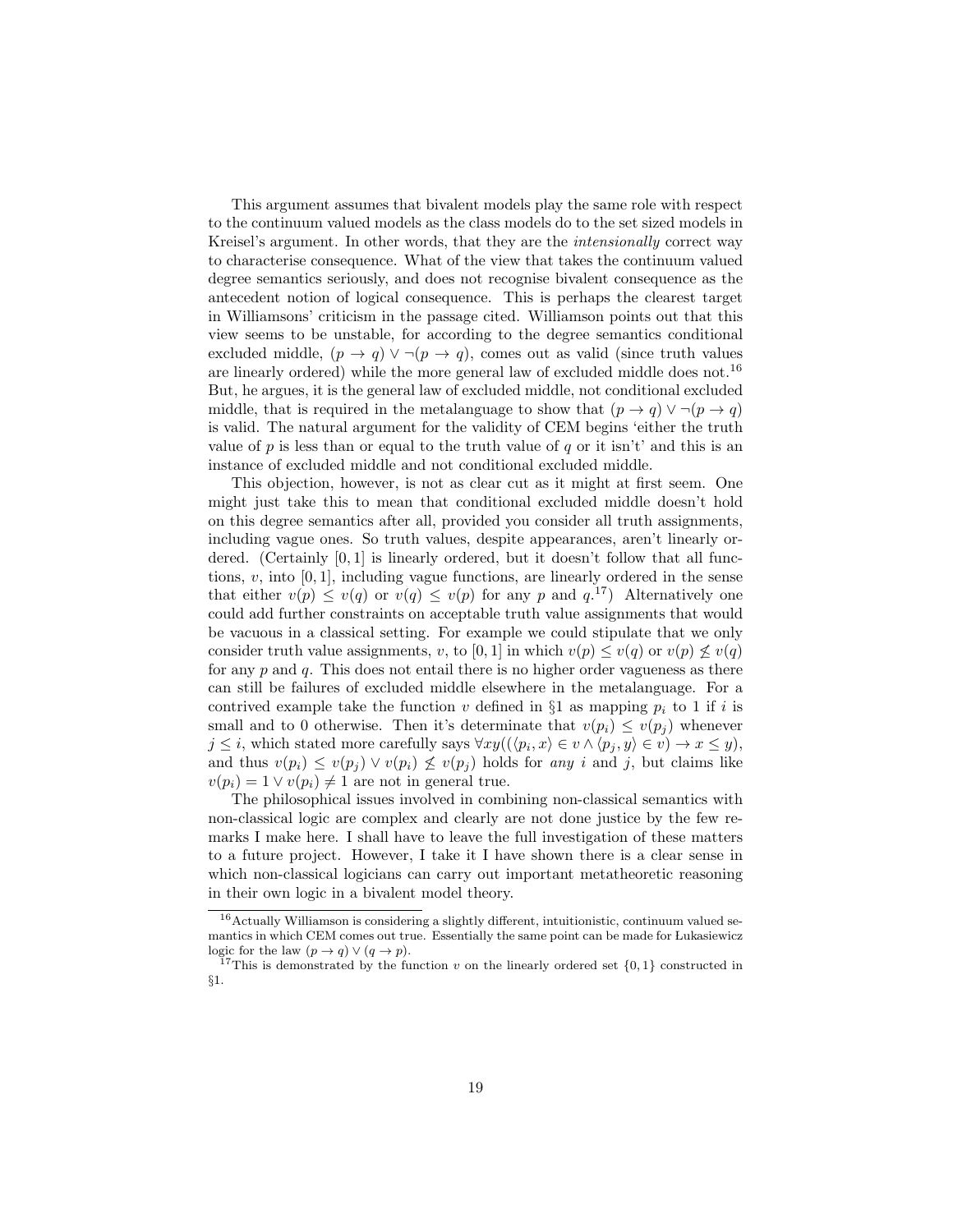# References

- [1] J. Beall and J. Murzi. Two flavors of curry paradox. To appear.
- [2] H. Field. Saving truth from paradox. Oxford University Press.
- [3] H. Field. Indeterminacy, degree of belief, and excluded middle. Nous, 34(1):1–30, 2000.
- [4] H. Field. Solving the paradoxes, escaping revenge. Revenge of the liar: new essays on the paradox, page 78, 2007.
- [5] K. Fine. The permutation principle in quantificational logic. Journal of Philosophical Logic, 12(1):33–37, 1983.
- [6] VN Grišin. Predicate and set-theoretic calculi based on logic without contractions. Mathematics of the USSR-Izvestiya, 18:41, 1982.
- [7] P. Hájek. *Metamathematics of fuzzy logic*. Kluwer academic publishers, 2001.
- [8] G.M. Hardegree. The conditional in quantum logic. Synthese, 29(1):63–80, 1974.
- [9] G. Kreisel. On weak completeness of intuitionistic predicate logic. Journal of Symbolic logic, pages 139–158, 1962.
- [10] G. Kreisel. Informal rigour and completeness proofs. Studies in Logic and the Foundations of Mathematics, 47:138–186, 1967.
- [11] H. Leitgeb. On the Metatheory of Field's 'Solving the Paradoxes, Escaping Revenge'. Revenge of the liar: new essays on the paradox, page 159, 2007.
- [12] D.C. McCarty. Incompleteness in intuitionistic metamathematics. Notre Dame journal of formal logic, 32(3):323–358, 1991.
- [13] D.C. McCarty. On Theorems of Gödel and Kreisel: Completeness and Markov's Principle. Notre Dame Journal of Formal Logic, 35(1):99–107, 1994.
- [14] V. McGee. How we learn mathematical language. The Philosophical Review, 106(1):35–68, 1997.
- [15] V. McGee. Review: John etchemendy, the concept of logical consequence. Bulletin of Symbolic logic, 7(3):379–380, 2001.
- [16] R. Montague. Syntactical treatments of modality, with corollaries on reflexion principles and finite axiomatizability. Acta philosophica fennica, 16:153–167, 1963.
- [17] A. Rayo and G. Uzquiano. Toward a theory of second-order consequence. Notre Dame Journal of Formal Logic, 40(3):315–325, 1999.